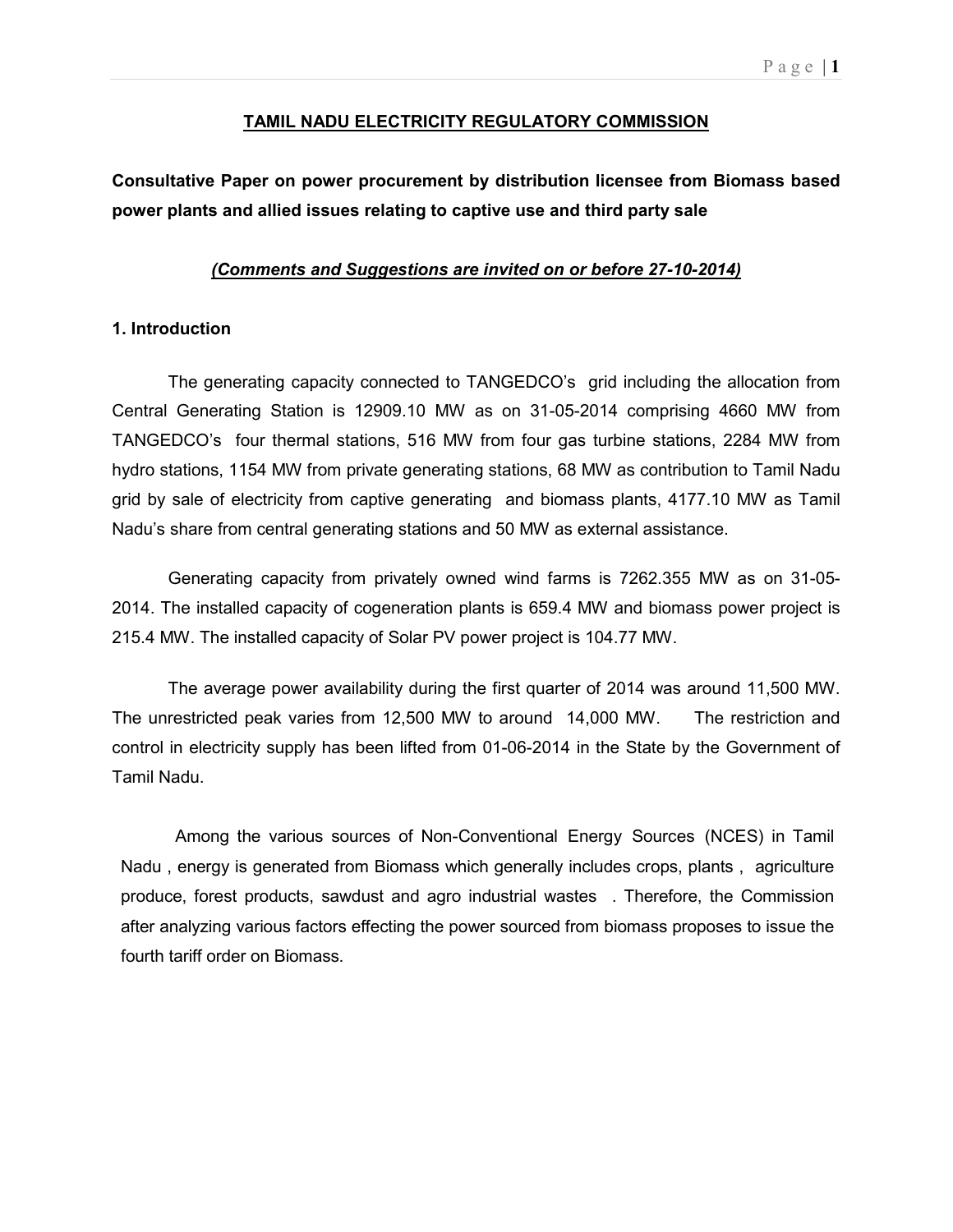## 1.1 Commission's Regulation on Power Procurement from New and Renewable Sources of Energy

In accordance to Section 61 of the Electricity Act 2003 (Central Act 36 of 2003) which stipulates that the State Electricity Regulatory Commissions shall specify the terms and conditions for the determination of tariff, the Commission notified the "Power Procurement from New and Renewable Sources of Energy Regulations 2008" on 08-02- 2008 which have been subsequently amended from time to time , as required. Clause 6 of the said Regulations state that while the tariff determined by the Commission would be in force for the time period mentioned in the Tariff Order, the control period would ordinarily be two years.

## 1.2 Commission's order on NCES based generation and allied Issues

1.2.1. The Commission has so far issued three tariff orders in respect of Biomass. While the first Order No 3 of 2006 dated 15-05-2006 was a comprehensive order for Wind Energy Generators (WEGs), Biomass based generators and Bagasse based co-generators, the second Order No 2 of 2009 dated 27-04-2009 was issued exclusively for Biomass based power plants and valid upto 31-03-2011 and further extended till 30-06-2012 by way of Tariff Order No. 5 of 2011 dated 21-12-2011. The third order on Biomass No 8 of 2012 dated 31-07- 2012 was issued with validity for the control period of 2 years till 31-07-2014

## 1.3 Commission's initiative on tariff revision for Biomass based generation

As the control period of 2 years is expiring on 31-07-2014, the Commission is issuing this concept paper to seek the views / suggestions from the stakeholders for the tariff for the next control period.

### 2. Biomass based Power Scenario in Tamil Nadu

The installed capacity of Biomass based Power Plants in Tamil Nadu is 211 MW as on 31-03-2014.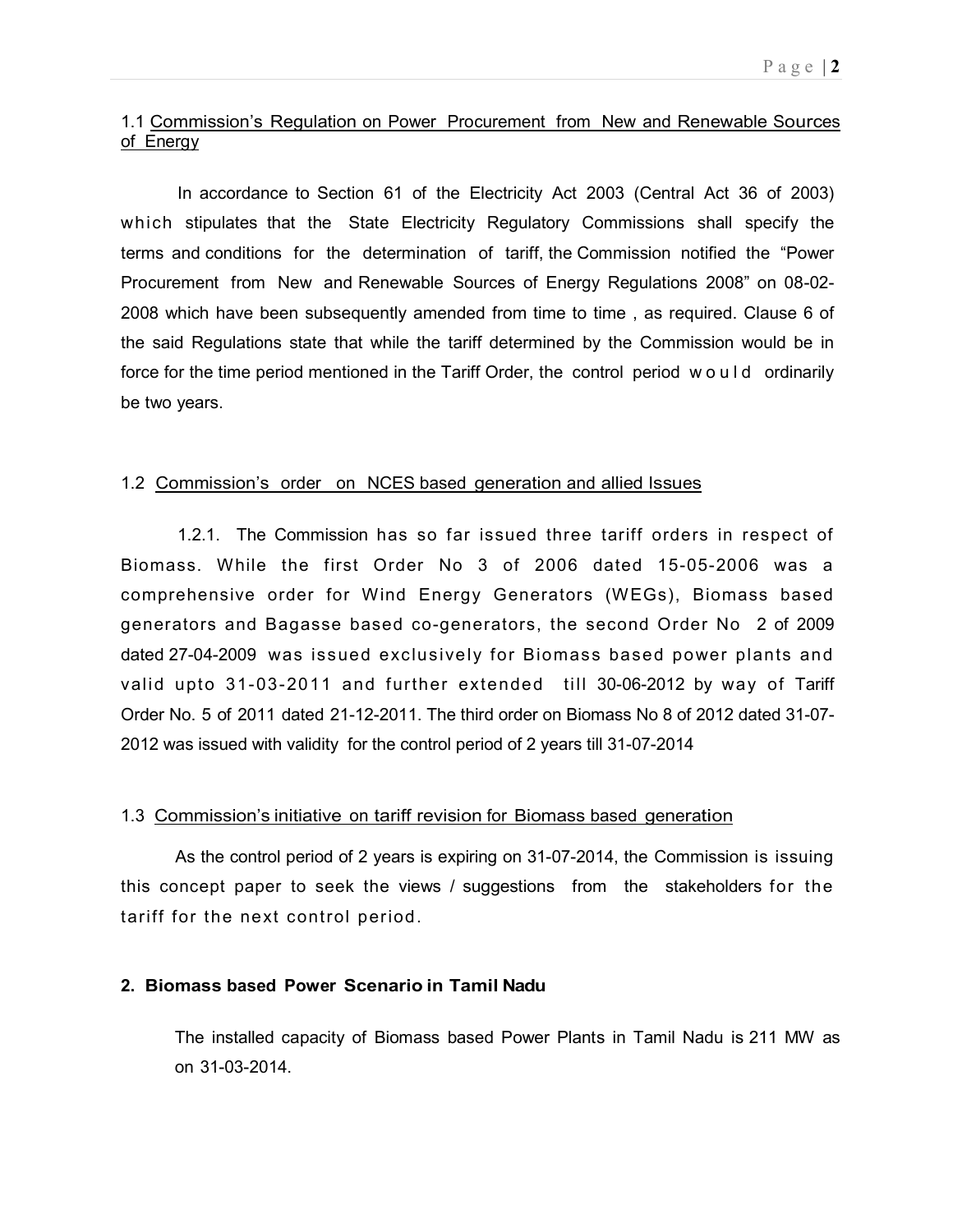| Year                   | <b>Capacity Addition in MW</b> |  |  |  |
|------------------------|--------------------------------|--|--|--|
| upto 2002              | 18.00                          |  |  |  |
| 2002-03                | 1.60                           |  |  |  |
| 2003-04                | 0.00                           |  |  |  |
| 2004-05                | 1.50                           |  |  |  |
| 2005-06                | 7.75                           |  |  |  |
| 2006-07                | 17.50                          |  |  |  |
| 2007-08                | 26.50                          |  |  |  |
| 2008-09                | 36.70                          |  |  |  |
| 2009-10                | 27.50                          |  |  |  |
| 2010-11                | 6.95                           |  |  |  |
| 2011-12                | 25.00                          |  |  |  |
| 2012-13                | 8.40                           |  |  |  |
| 2013-14                | 33.6                           |  |  |  |
| Total as on 31-03-2014 | 211.00                         |  |  |  |

The year-wise capacity addition in Tamil Nadu over the past 12 years is furnished below:

## 3. Legal Provisions

3.1 Related Provisions of the Electricity Act, 2003:

3.1.1. The Commission is guided by the following provisions of Section 61 of the Act which are relevant to this Order:

3.1.2. Section 61 - "The Appropriate Commission shall, subject to the provisions of this Act, specify the terms and conditions for the determination of tariff, and in doing so, shall be guided by the following, namely:-

(a) the principles and methodologies specified by the Central Commission for determination of the tariff applicable to generating companies and transmission licensees;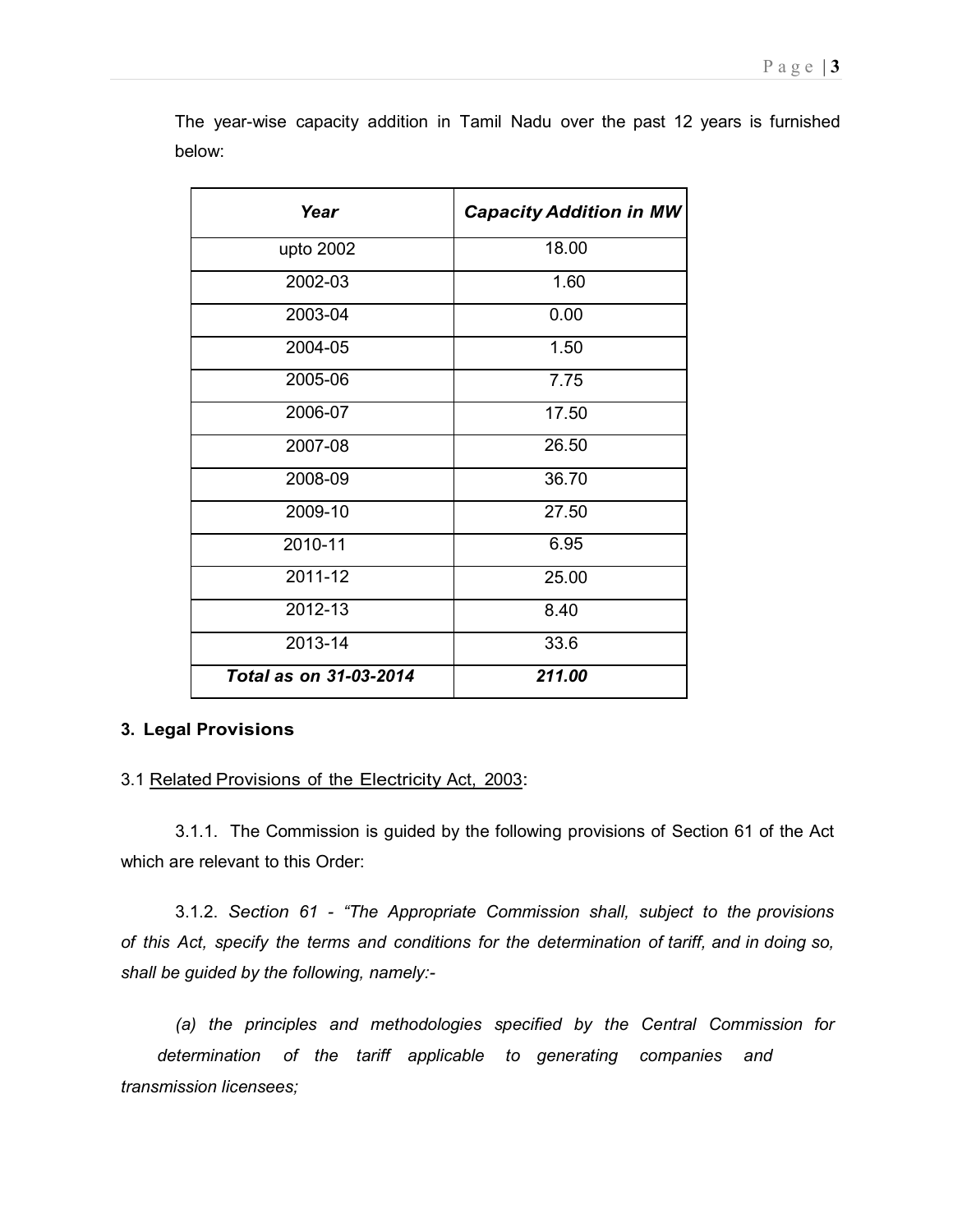(b) the generation, transmission, distribution and supply of electricity are conducted on commercial principles;

(c) the factors which would encourage competition, efficiency, economical use of the resources, good performance and optimum investments;

(d) safeguarding of consumers' interest and at the same time, recovery of the cost of electricity in a reasonable manner;

(e) the principles rewarding efficiency in performance;

(f) multi year tariff principles;

(g) that the tariff progressively reflects the cost of supply of electricity and also reduces cross-subsidies in the manner specified by the Appropriate Commission;

(h) the promotion of co-generation and generation of electricity from renewable sources of energy;

(i) the National Electricity Policy and Tariff Policy:"

 3.1.3. Section 86 (1) (e) , among other functions of the State Commission stipulates to "promote cogeneration and generation of electricity from renewable sources of energy by providing suitable measures for connectivity with the grid and sale of electricity to any person, and also specify, for purchase of electricity from such sources, a percentage of the total consumption of electricity in the area of a distribution licensee;"

### 3.2 Related Provisions of the National Electricity Policy:

3.2.1. The guidelines stipulated in the National Electricity Policy on NCES, which are relevant to this Order are reproduced below:

3.2.2. Clause 5.2.20: "Feasible potential of non-conventional energy resources, mainly small hydro, wind and bio-mass would also need to be exploited fully to create additional power generation capacity. With a view to increase the overall share of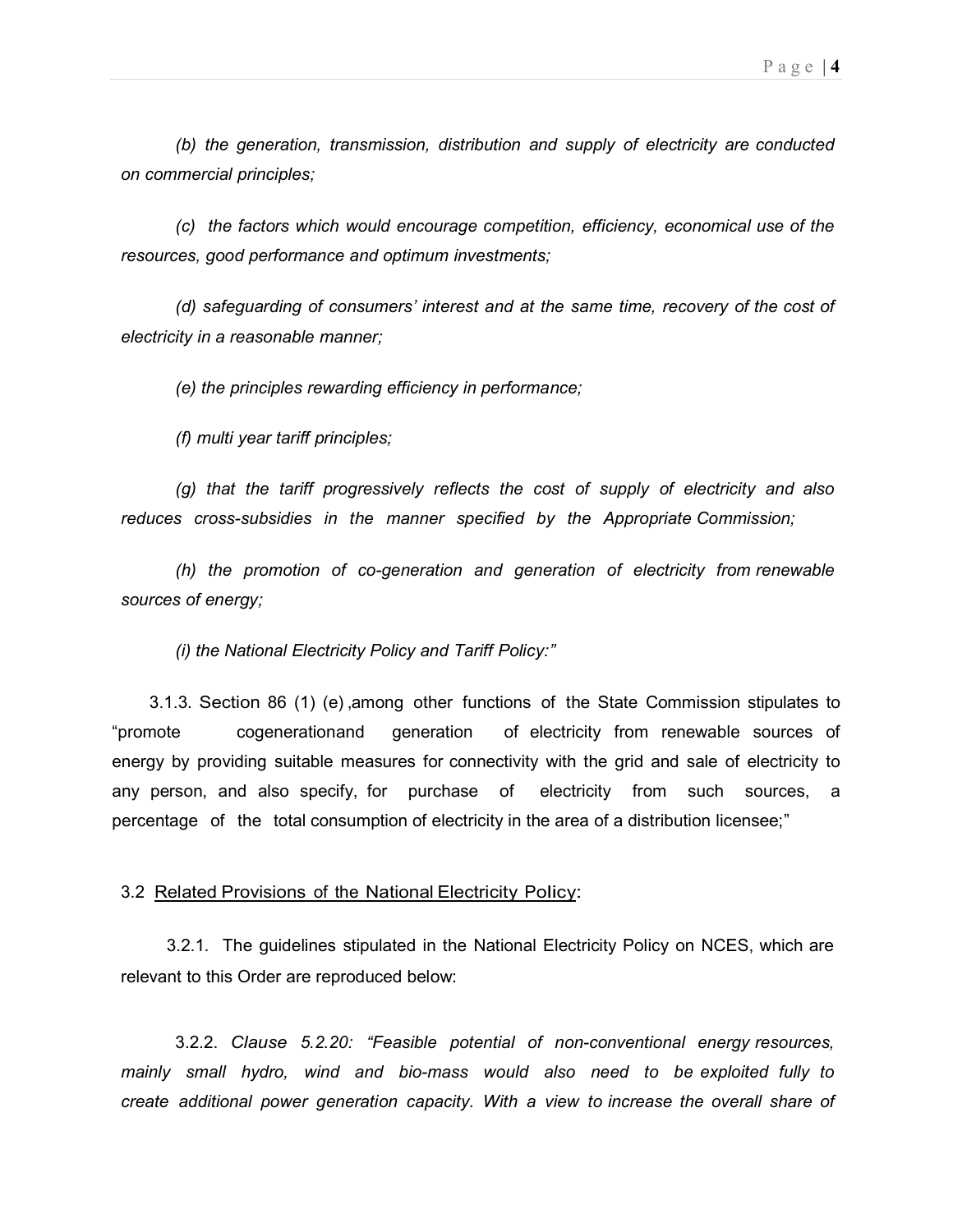non-conventional energy sources in the electricity mix, efforts will be made to encourage private sector participation through suitable promotional measures."

3.2.3. Clause 5.12.1: "Non-conventional sources of energy being the most environment friendly, there is an urgent need to promote generation of electricity based on such sources of energy. For this purpose, efforts need to be made to reduce the capital cost of projects based on non-conventional and renewable sources of energy. Cost of energy can also be reduced by promoting competition within such projects. At the same time, adequate promotional measures would also have to be taken for development of technologies and a sustained growth of these sources."

3.2.4. Clause 5.12.2: "The Electricity Act 2003 provides that power and generation of electricity from non-conventional sources would be promoted by the SERCs by providing suitable measures for connectivity with grid and sale of electricity to any person and also by specifying, for purchase of electricity from such sources, a percentage of the total consumption of electricity in the area of a distribution licensee. Such percentage for purchase of power from non- conventional sources should be made applicable for the tariffs to be determined by the SERCs at the earliest. Progressively the share of electricity from non- conventional sources would need to be increased as prescribed by State Electricity Regulatory Commissions. Such purchase by distribution companies shall be through competitive bidding process. Considering the fact that it will take some time before non-conventional technologies compete, in terms of cost, with conventional sources, the Commission may determine an appropriate differential in prices to promote these technologies."

#### 3.3 Related Provisions in the Tariff Policy

3.3.1. The Commission is guided by the following specific provisions of the Tariff Policy issued by the Ministry of Power relating to NCES:

3.3.2. Clause 5(3) (i): "Tariff fixation for all electricity projects (generation, transmission and distribution) that result in lower Green House Gas (GHG) emissions than the relevant base line should take into account the benefits obtained from the Clean Development Mechanism (CDM) into consideration, in a manner so as to provide adequate incentive to the project developers."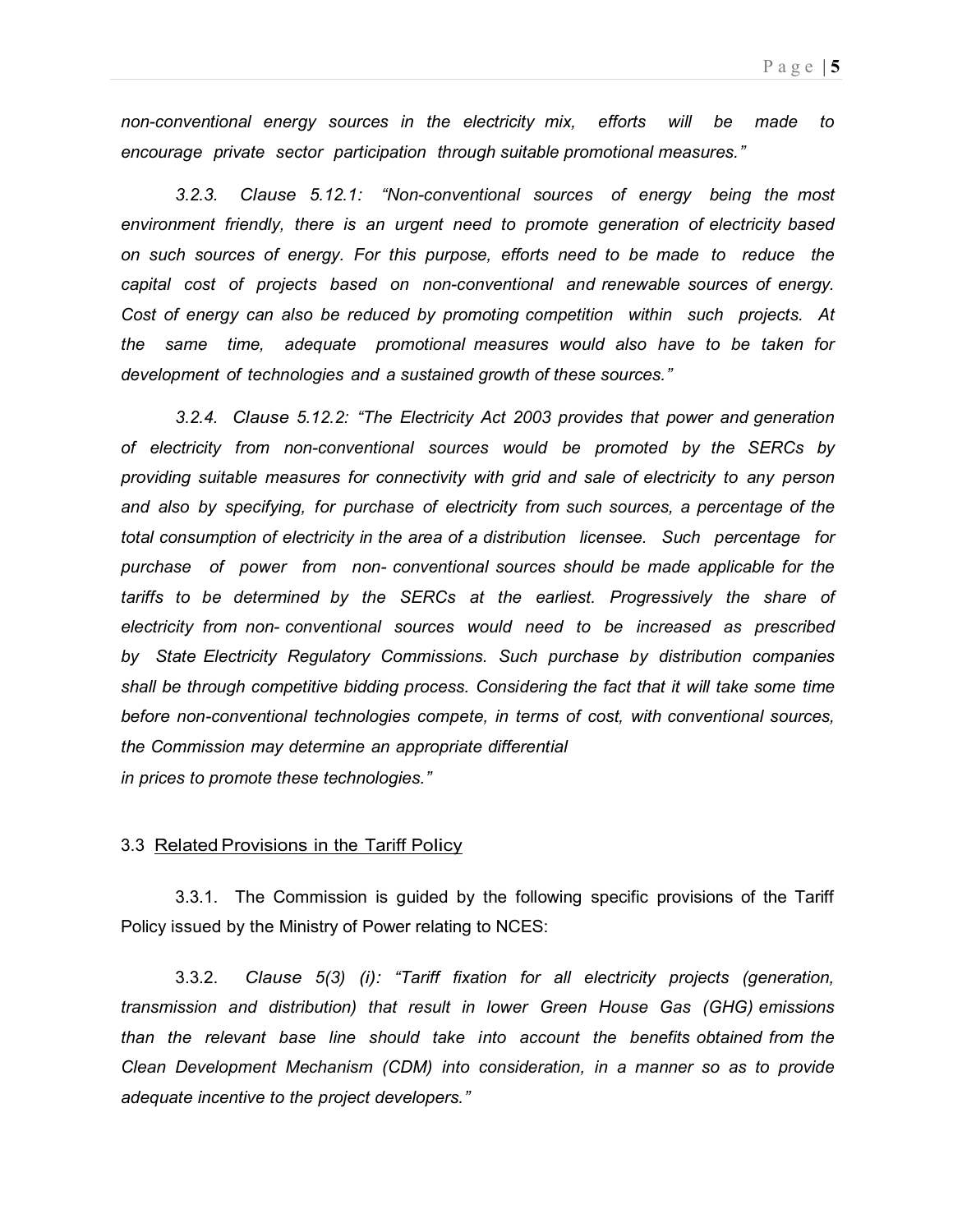3.3.3. Clause 6.0: "Accelerated growth of the generation capacity sector is essential to meet the estimated growth in demand. Adequacy of generation is also essential for efficient functioning of power markets. At the same time, it is to be ensured that new capacity addition should deliver electricity at most efficient rates to protect the interests of consumers. This policy stipulates the following for meeting these objectives."

 3.3.4. Clause 6.4(1): "Pursuant to provisions of section 86(l)(e) of the Act, the Appropriate Commission shall fix a minimum percentage of the total consumption of electricity in the area of a distribution licensee for purchase of energy from such sources, taking into account availability of such resources in the region and its impact on retail tariffs. Such percentage for purchase of energy should be made applicable for the tariffs to be determined by the SERCs latest by April 1, 2006........

......" It will take some time before non-conventional technologies can compete with conventional sources in terms of cost of electricity. Therefore, procurement by distribution companies shall be done at preferential tariffs determined by the Appropriate Commission."."

3.3.5. Clause 6.4(2): "Such procurement by distribution licensees for future requirements shall be done, as far as possible, through competitive bidding process under Section 63 of the Act within suppliers offering energy from same type of nonconventional sources. In the long-term, these technologies would need to compete with other sources in terms of full costs."

#### 4. Promotion of New and Renewable Sources of Energy

4.1 In order to promote the New and Renewable sources of energy, the Commission has prescribed minimum percentage of electrical energy which each obligated entity shall purchase from new and renewable sources generators. The obligated entity shall comply with this provision as stipulated in the Commission's Renewable Purchase Obligations Regulations, 2010, and as amended from time to time. The scope of 'Obligated entity' is a subject matter of a Writ Petition in the Hon'ble High Court of Madras.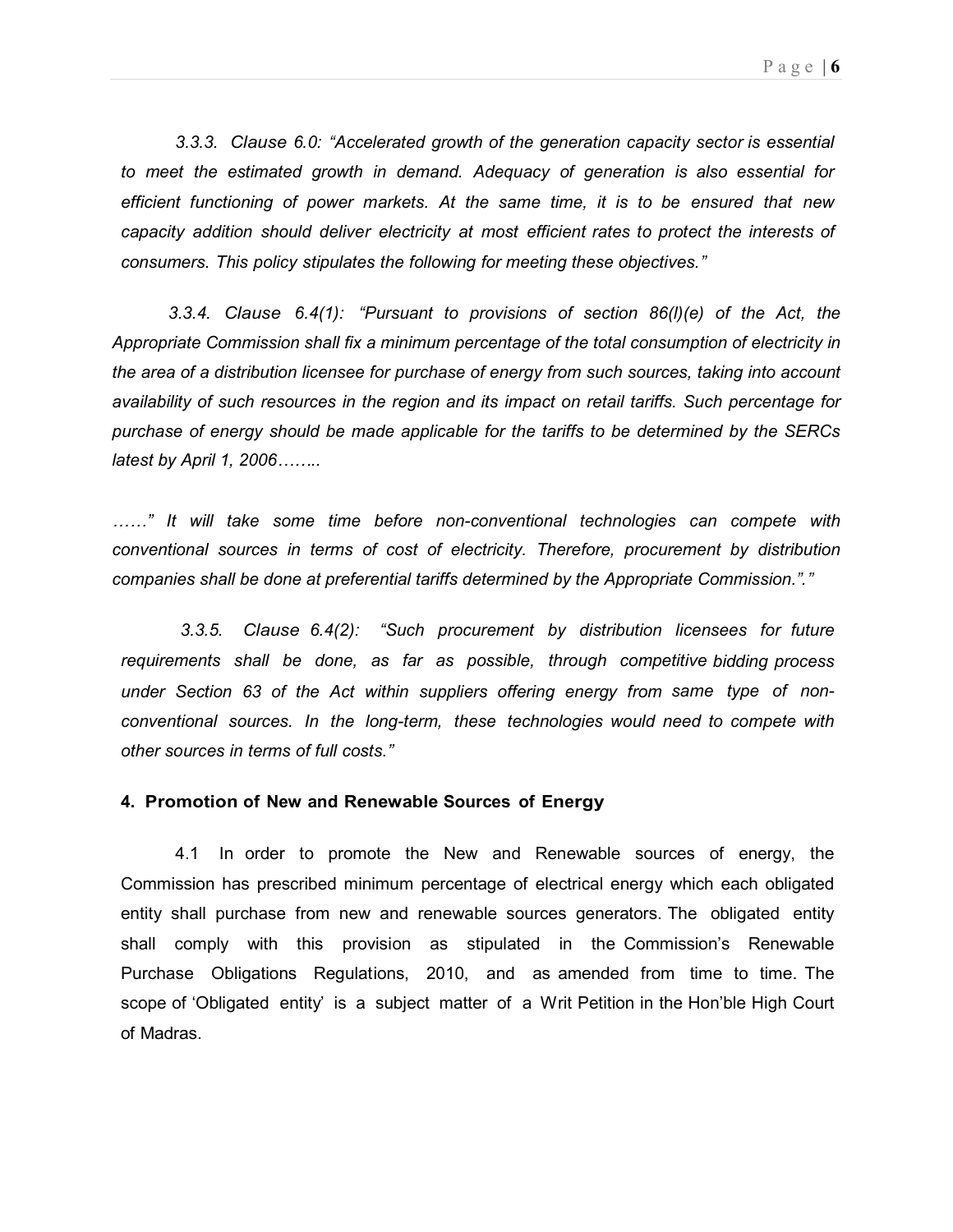## 5. Applicability of the Order

 5.1 The Tariff Order No.8 of 2012 dated 31-07-2012 for Biomass based Power Plants is valid till 31-07-2014 . This Order shall come into force from the date of its issue. The tariff fixed in this order shall be applicable to all biomass power plants commissioned during the control period of this Order. As the control period is for a period of 2 years, the ensuing tariff order would also be applicable for a period of 2 years from the date of issue of the tariff order. The open access charges and other terms and conditions specified in this Order shall be applicable to all the Biomass energy generators, irrespective of their date of commissioning.

5.2 The agreement between the generators and the distribution licensee in relation to all plants commissioned on or after the date of issue of the tariff order shall be in conformity with the said order. The existing Energy Purchase Agreements (EPA) between the generators and the distribution licensee in relation to the tariff shall continue to be valid.

### 6. Tariff Determination Process

6.1. With regard to tariff determination, the relevant portions of regulation 4 of the Power Procurement from New and Renewable Sources of Energy Regulation, 2008, are reproduced below:

(1) "The Commission shall follow the process mentioned below for the determination of tariff for the power from new and renewable sources based generators, namely:-

- (a) "initiating the process of fixing the tariff either suo motu on expiry of control period and on expiry of the extended validity period of the earlier order or on an application filed by the distribution licensee or by the generator."
- (b) "inviting public response on the suo motu proceedings or on the application filed by the distribution licensee or by the generator."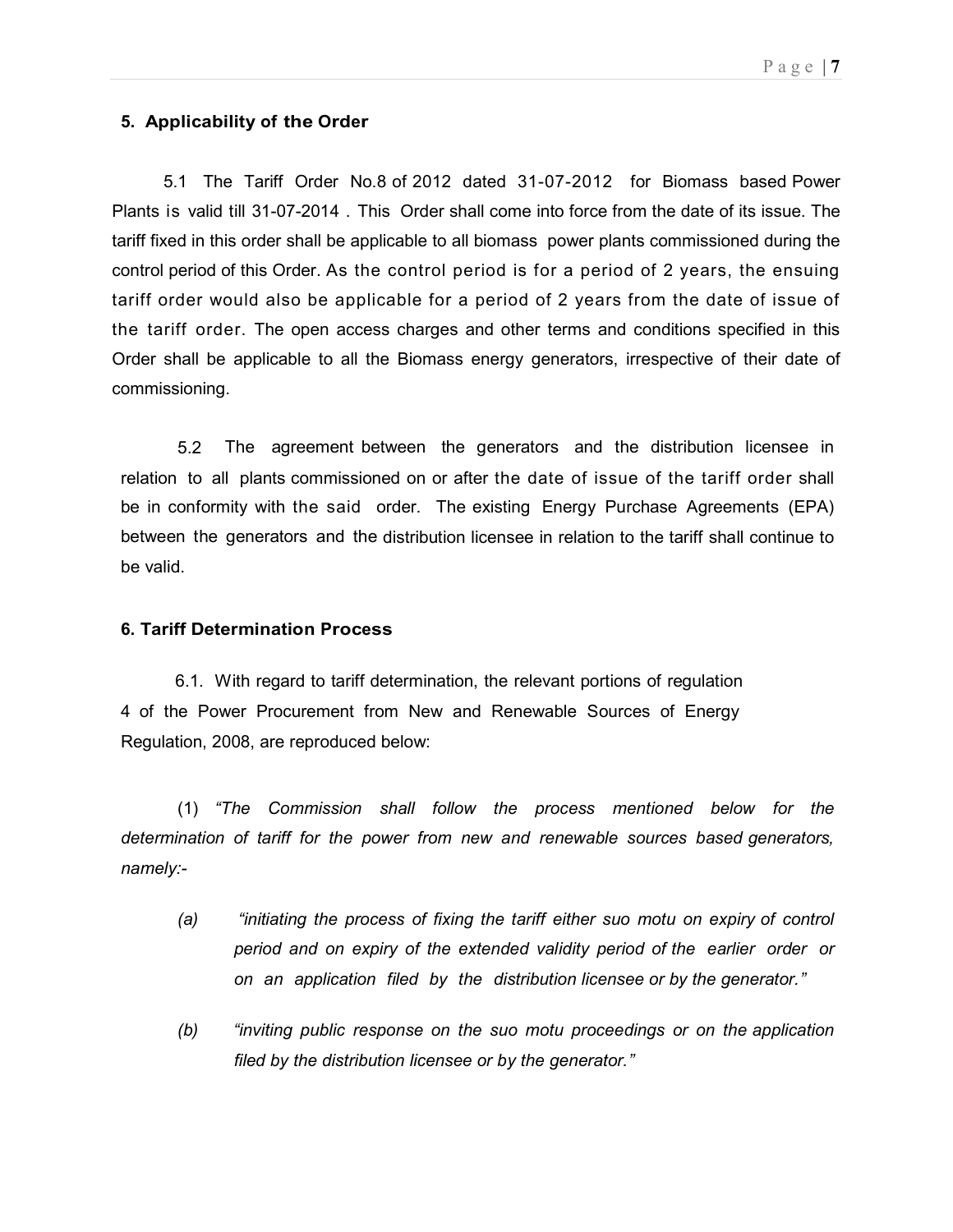- (c) (omitted)
- (d) "issuing general / specific tariff Order for purchase of power from new and renewable sources based generators."

### 7. Tariff / Pricing Methodology

7.1 The relevant portion of Tariff / Pricing Methodology as specified in Regulation 4 of the Power Procurement from New and Renewable Sources of Energy Regulation, 2008, is reproduced below:

"(2) While deciding the tariff for power purchase by distribution licensee from new and renewable sources based generators, the Commission shall, as far as possible, be guided by the principles and methodologies specified by:

- (a) Central Electricity Regulatory Commission
- (b) National Electricity Policy
- (c) Tariff Policy
- (d) Rural Electrification Policy
- (e) Forum of Regulators (FOR)
- (f) Central and State Governments

(3) The Commission shall, by a general or specific Order, determine the tariff for the purchase of power from each kind of new and renewable sources based generators by the distribution licensee.

Provided where the tariff has been determined by following transparent process of bidding in accordance with the guidelines issued by the Central Government, as provided under section 63 of the Act, the Commission shall adopt such tariff.

(4) While determining the tariff, the Commission may, to the extent possible consider to permit an allowance / disincentive based on technology, fuel, market risk, environmental benefits and social impact etc., of each type of new and renewable source.

(5) While determining the tariff, the Commission shall adopt appropriate financial and operational parameters.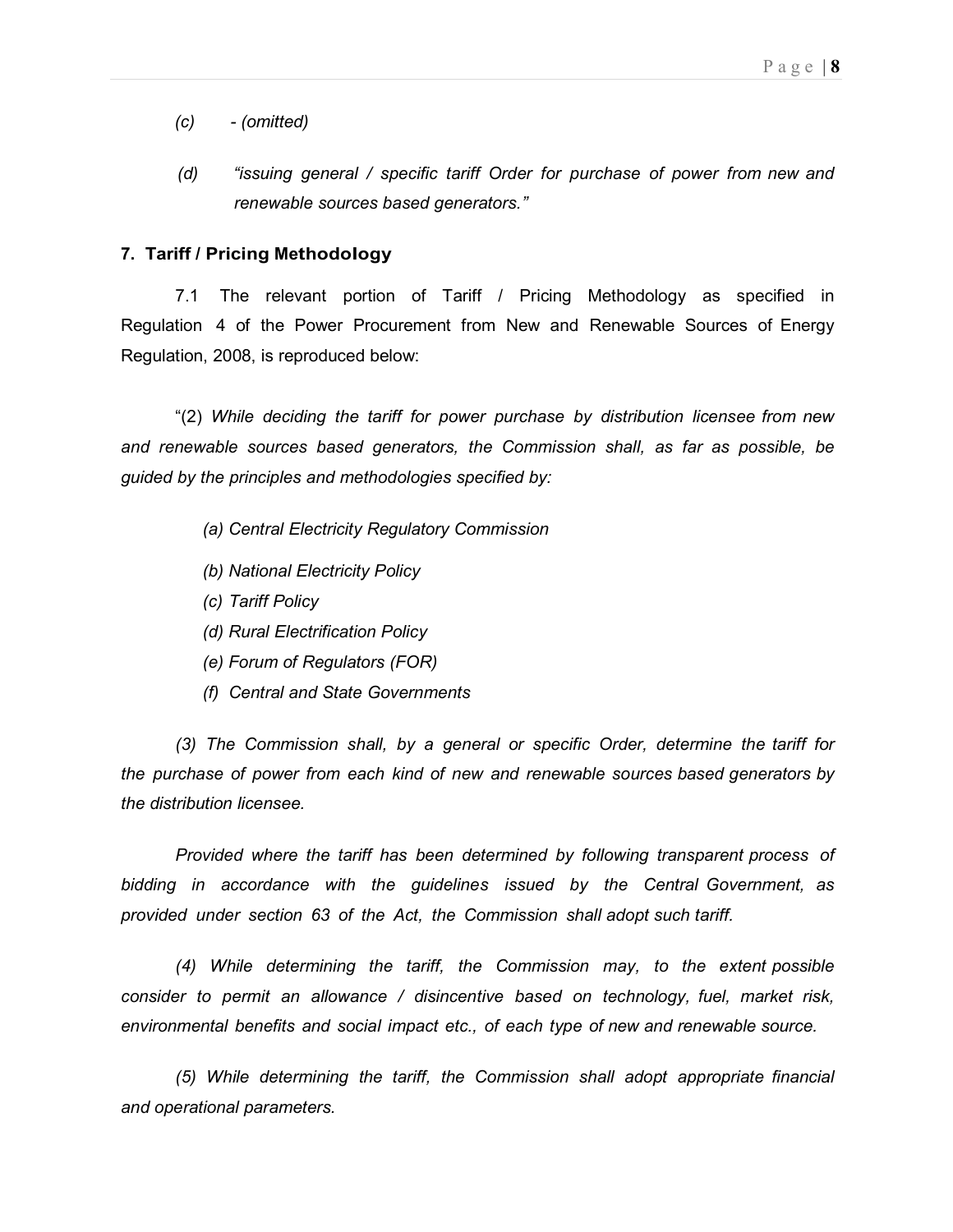(6) While determining the tariff, the Commission may adopt appropriate tariff methodology".

### 7.1 Market Determined Pricing

In a market, where there is adequate competition among various players, the price for long term, medium term and short term could be determined by the market mechanism. However, the current market is not developed as demand for power always outstrips the supply due to which no competitive price can be discovered.

 In view of this, the Commission continues with the Cost Plus Tariff determination in this Order.

### 7.2 Cost-Plus Tariff Determination

Cost-Plus Tariff Determination is not the best method as it discourages competition and efficiency. However, to encourage the Biomass based power generation plants and till competitive bidding is introduced , Cost-Plus method is followed. As it can be easily designed to provide adequate return to the investor, the Commission adopts Cost-Plus Tariff approach in this Order.

### 7.3 Single Part vs. Two Part Tariff

7.3.1. Whenever the fuel cost varies from time to time and the fuel cost is considered as a pass through, the "Cost Plus Two Part Tariff" is adopted. In these cases, the variable component of the tariff would account for any price e scalation. The Commission in its Order No. 8 of 2012 dated 31-07-2012 adopted the "Cost Plus Two Part Tariff" as the stakeholders were of the view that the two part tariff was convenient to accommodate the fuel cost escalation appropriately . Accordingly, the same approach is proposed for this Order too.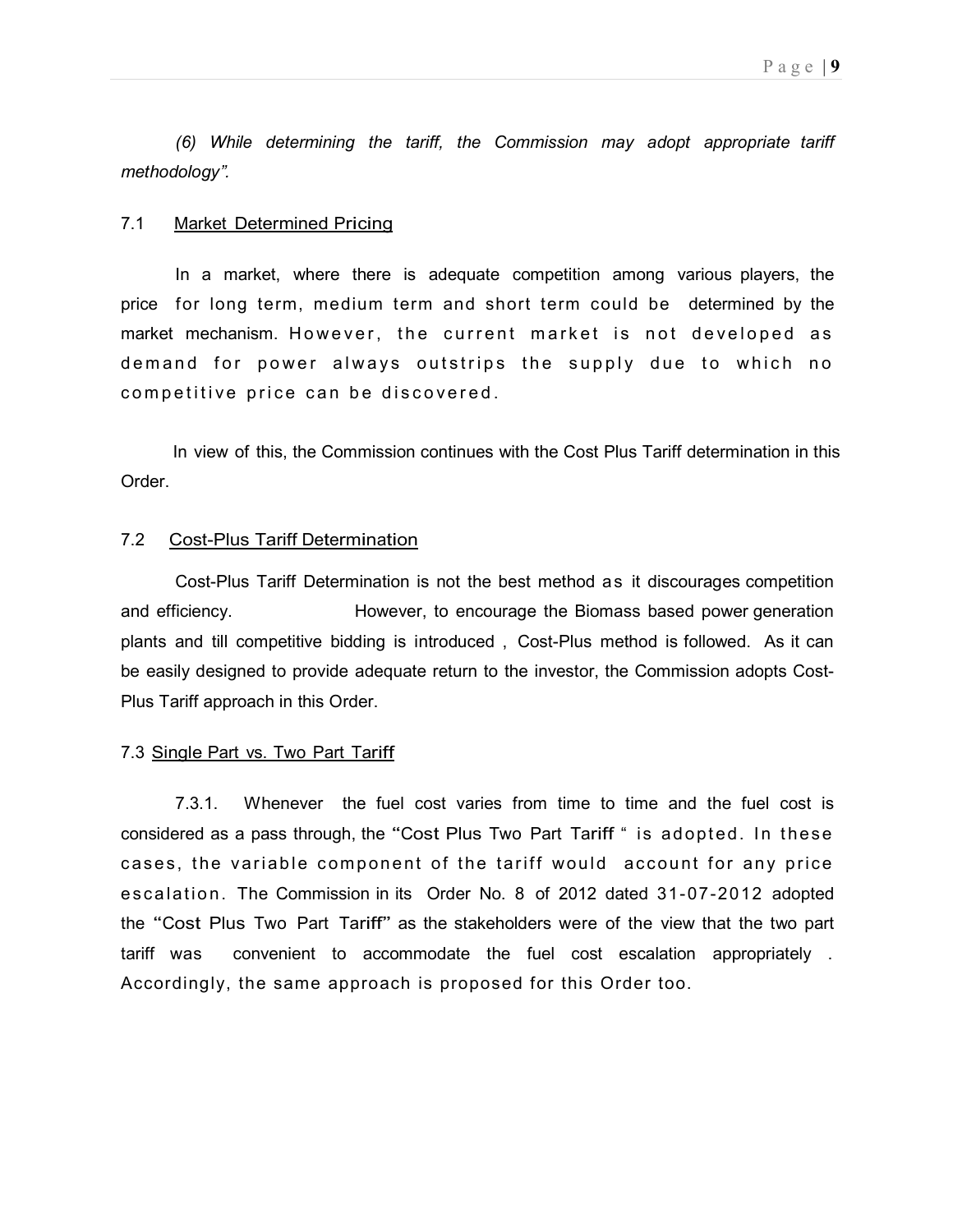## 8.0 Issues Relating to Tariff and allied matters:

The Power Procurement from New and Renewable Sources Energy Regulation, 2008, of the Commission specifies that while determining the tariff, the Commission shall adopt appropriate financial and operational parameters for the tariff determined in a costplus scenario.

The Commission has carried out a detailed analysis of the existing policies/procedures and commercial mechanisms in respect of Biomass based power plants.

The following important factors have been considered to arrive at the tariff and other related issues for Biomass based power plants.

- 1. Capital cost per MW
- 2. Plant Load Factor (PLF)
- 3. Debt Equity ratio
- 4. Term of loan
- 5. Interest rate for the loan
- 6. Return on Equity
- 7. Life of plant and machinery
- 8. Depreciation
- 9. O & M Expenses
- 10. Station Heat rate
- 11. Gross calorific value of the fuel
- 12. Specific fuel consumption
- 13. Fuel cost
- 14. Components of working capital
- 15. Interest on working capital
- 16. Auxiliary consumption

The issue-wise suggestions of the Commission are discussed below: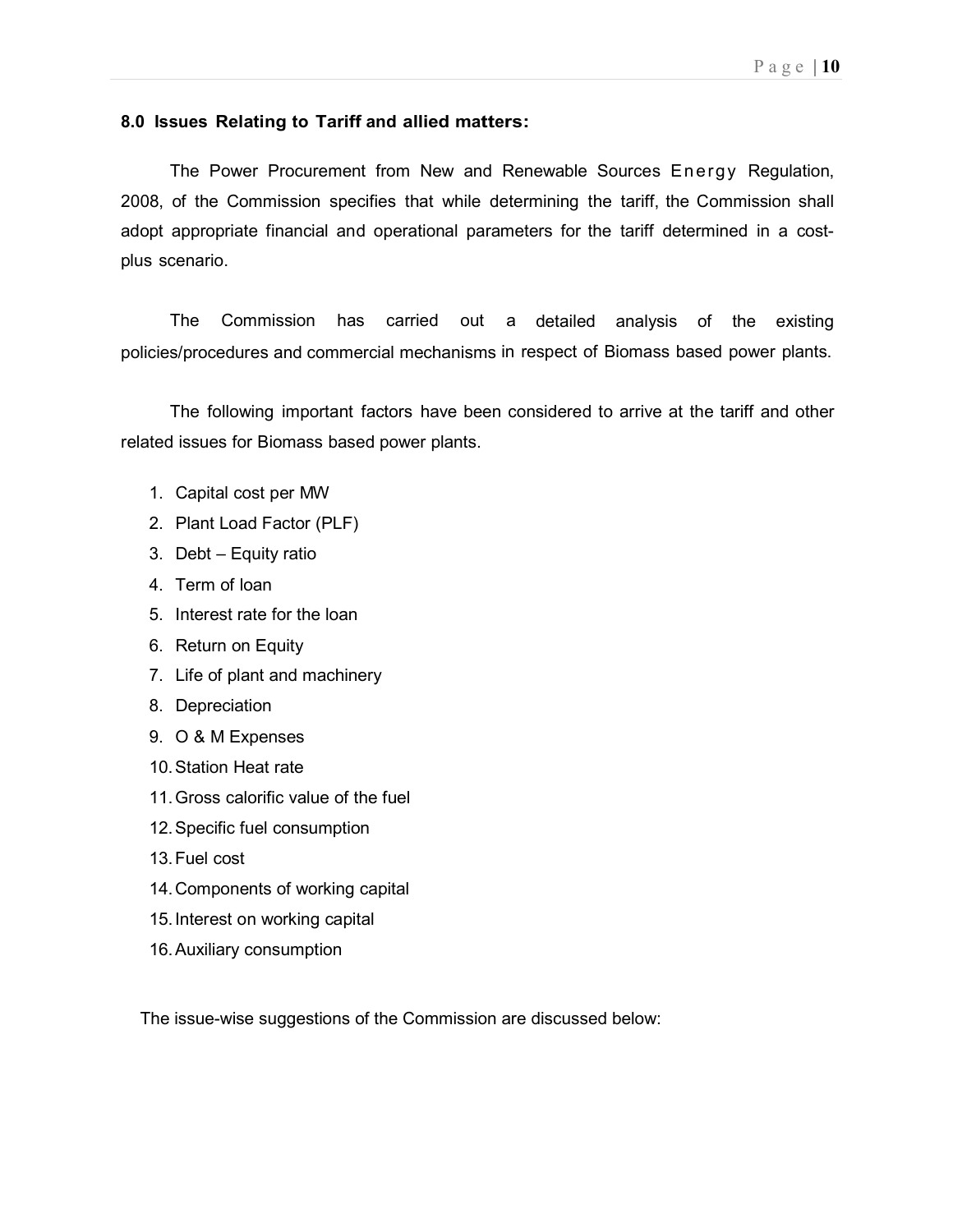### Orders of other Commissions on Capital Cost:

(Rs Cr / MW )

| <b>CERC</b>                                                                                                                              | <b>ANDHRA</b><br><b>PRADESH</b>                             | <b>RAJASTHAN</b>                                                           | <b>KARNATAKA</b>            | <b>MAHARASHTRA</b>                         | <b>MADHYA</b><br><b>PRADESH</b> | <b>MNRE</b>                                                                                           | <b>GUJARAT</b>                                                                        |
|------------------------------------------------------------------------------------------------------------------------------------------|-------------------------------------------------------------|----------------------------------------------------------------------------|-----------------------------|--------------------------------------------|---------------------------------|-------------------------------------------------------------------------------------------------------|---------------------------------------------------------------------------------------|
| 15-05-2014                                                                                                                               | 12-09-2011<br>& ATE<br><b>Order</b><br>dated 20-<br>12-2012 | <b>Draft Order</b><br>27.5.14                                              | 11-12-2009                  | <b>Draft Order</b><br>dated 06-05-<br>2014 | $03 - 05 -$<br>2013             | Website                                                                                               | 08-08-2013&<br>30-09-2013<br>(corrigendum<br>to order<br>dated 08-08-<br>2013         |
| <b>Rs 5.44 Crs</b><br>to Rs 6.35<br><b>MW</b><br>Crs<br>depending<br>the<br>upon<br>Ωf<br>type<br>condenser<br>and<br>or<br>type of fuel | Cr<br>Rs<br>4<br><b>MW</b>                                  | Water<br>a)<br>Rs<br>cooled<br>5.26 Crs/MW<br>b) Air cooled:<br>Rs 5.61/MW | 4.87<br><b>Rs</b><br>Crs/MW | Rs 4.81 Cr / MW                            | 4.63<br><b>Rs</b><br>Crs / MW   | Rs 4.5 to<br><b>Rs</b><br>5<br>Crore/MW<br>depending<br>upon<br>boiler<br>pressure<br>and<br>capacity | Water<br>a)<br>$:$ Rs<br>cooled<br>4.68 Crs/MW<br>b) Air cooled:<br><b>Rs 4.98/MW</b> |

The Commission in Order No.8 of 2012 dated 31-07-2012 had assumed Rs.4.45 Crores / MW as the capital investment based on the capital cost specified by CERC

CERC in its latest Order on NCES have made a differentiation in capital cost between water cooled and air cooled condensers and also based on the type of fuel. Rajasthan and Gujarat have also arrived at capital cost based on the type of condensers. MNRE in its website have indicated that the capital cost can be in the range of Rs 4.5 to Rs 5 Crore/MW depending upon boiler pressure and capacity

Considering the general increase in capital cost , the Commission assumes the capital cost at Rs 4.80 Crs / MW. The capital cost includes evacuation cost up to inter-connection point. The Commission also apportions the capital cost on machineries, land and civil works at 85% and 15% respectively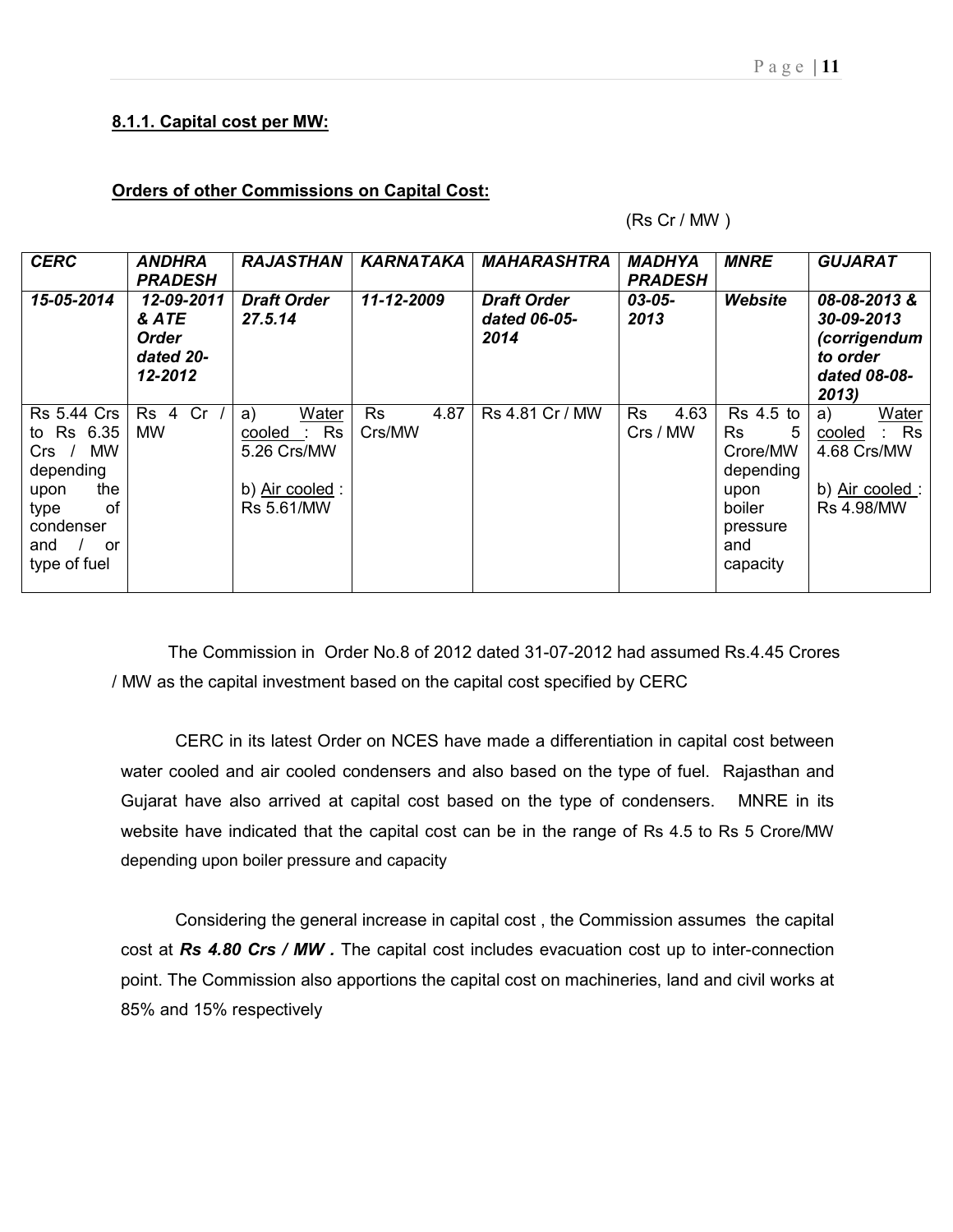# 8.1.2. Plant Load Factor:

# Orders of other Commissions on PLF:

| <b>CERC</b>                                                                                                                                                                                           | <b>ANDHRA</b><br><b>PRADESH</b>                                  | <b>RAJASTHAN</b>                                                                                                                                                                                                         | KARNATAKA  | <b>MAHARASHTRA</b>                                                                                                                                                         | <b>MADHYA</b><br><b>PRADESH</b>                                                                                                                                                                                        | <b>MNRE</b> | <b>GUJARAT</b>                                                                                                                                                                        |
|-------------------------------------------------------------------------------------------------------------------------------------------------------------------------------------------------------|------------------------------------------------------------------|--------------------------------------------------------------------------------------------------------------------------------------------------------------------------------------------------------------------------|------------|----------------------------------------------------------------------------------------------------------------------------------------------------------------------------|------------------------------------------------------------------------------------------------------------------------------------------------------------------------------------------------------------------------|-------------|---------------------------------------------------------------------------------------------------------------------------------------------------------------------------------------|
| 15-05-2014                                                                                                                                                                                            | $12 - 09 -$<br>2011& ATE<br><b>Order</b><br>dated 20-<br>12-2012 | <b>Draft Order</b><br>27.5.14                                                                                                                                                                                            | 11-12-2009 | <b>MERC RE</b><br><b>Regulations</b><br>2010                                                                                                                               | 02-03-2012                                                                                                                                                                                                             | Website     | 08-08-2013&<br>30-09-2013<br>(corrigendu<br>m to order<br>dated 08-08-<br>2013)                                                                                                       |
| During<br>a)<br>stabilization<br>mts)<br>(6<br>60%<br>b)<br>During<br>remaining<br>period of the<br>1 <sup>st</sup> year<br>after<br>stabilization)<br>:70%<br>Second<br>C)<br>year<br>onwards<br>80% | 80%                                                              | During<br>a)<br>stabilization<br>$(6 \text{ mts}) : 60\%$<br>b)<br>During<br>remaining<br>period of the<br>1 <sup>st</sup> year (after<br>stabilization) :<br>70%<br>Second<br>$\mathsf{c}$ )<br>year onwards<br>: $75%$ | 75%        | During<br>a)<br>stabilization<br>60%<br>b)<br>During<br>remaining period<br>of the $1^{st}$ year (<br>after stabilization)  <br>: $70\%$<br>c) Second year<br>onwards: 80% | During<br>a)<br>stabilization<br>(6)<br>mts)<br>60%<br>b)<br>During<br>remaining<br>period of the<br>$1^{\rm st}$<br>year<br>after<br>stabilization)<br>: $70\%$<br>Second<br>$\mathsf{C}$ )<br>year<br>onwards<br>80% | 70%<br>75%  | Water<br>a)<br>cooled: 70%<br>for $1st$<br>year<br>and 80% from<br>$2^{nd}$<br>year<br>onwards<br>b) Air cooled :<br>: 70% for $1st$<br>year and 80%<br>from $2^{nd}$ year<br>onwards |

The plant load factor of a Biomass based power generation depends on number of factors like availability of fuel, vintage of the plant, etc. The Commission had assumed the PLF at 80% in Order No. 8 of 2012 dated 31-07-2012.

On the same logic, the Commission now also proposes to retain the PLF at 80%

## 8.1.3. Debt - Equity Ratio:

Orders of other Commissions on Debt-Equity Ratio :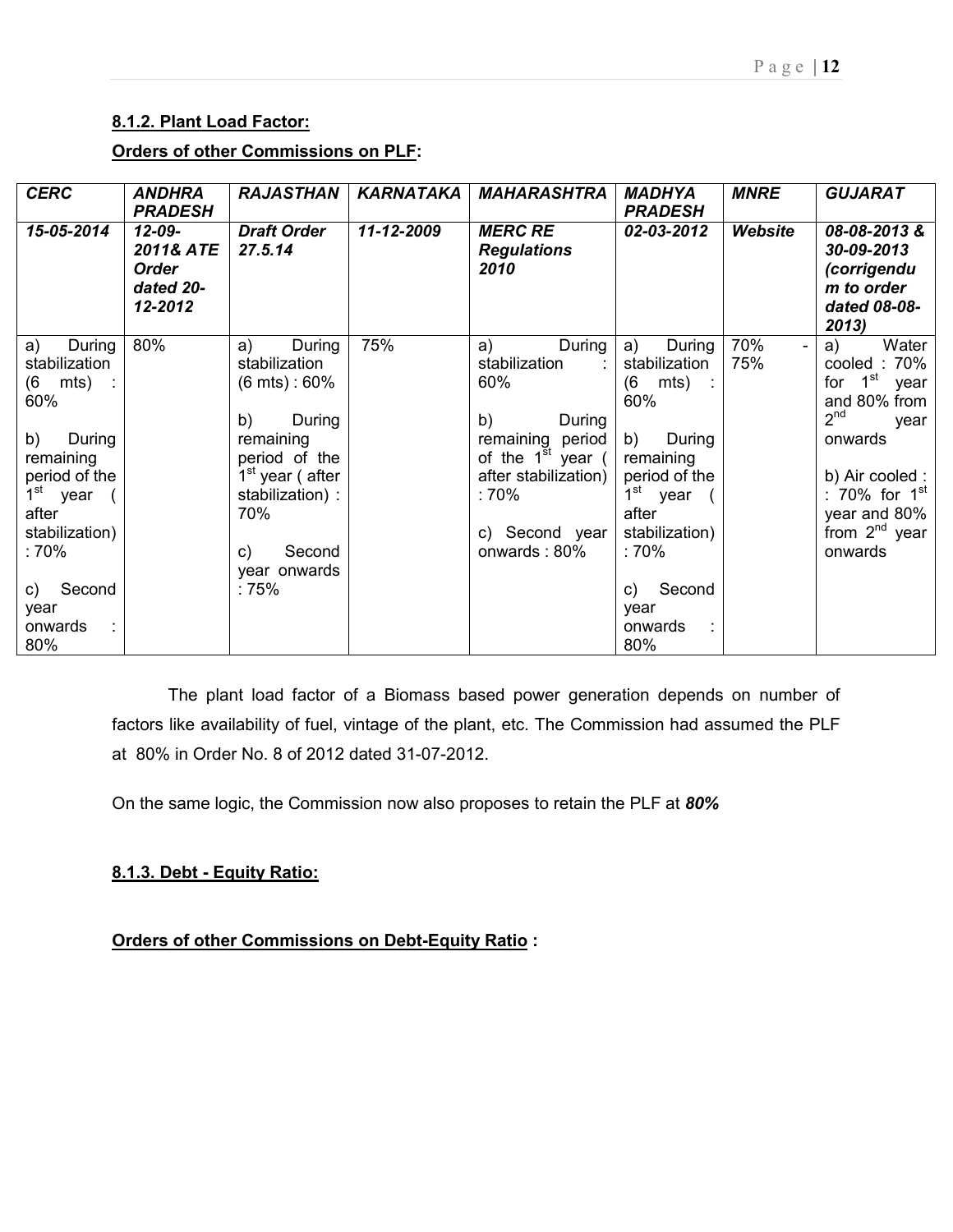| <b>CERC</b>         | <b>ANDHRA</b><br><b>PRADESH</b>                                  | <b>RAJASTHAN</b>              | <b>KARNATAKA</b> | <b>MAHARASHTRA</b>                                           | <b>MADHYA</b><br><b>PRADESH</b> | <b>MNRE</b><br><b>IREDA</b> | <b>GUJARAT</b>                                                                        |
|---------------------|------------------------------------------------------------------|-------------------------------|------------------|--------------------------------------------------------------|---------------------------------|-----------------------------|---------------------------------------------------------------------------------------|
| $15 - 05 -$<br>2014 | $12 - 09 -$<br>2011& ATE<br><b>Order</b><br>dated 20-<br>12-2012 | <b>Draft Order</b><br>27.5.14 | 11-12-2009       | 22-03-2013 /<br><b>MERC RE</b><br><b>Regulations</b><br>2010 | 02-03-<br>2012                  | Website                     | 08-08-2013&<br>30-09-2013<br><i>(corrigendum</i><br>to order<br>dated 08-08-<br>2013) |
| 70:30               | 70:30                                                            | 70:30                         | 70:30            | 70:30                                                        | 70:30                           | <b>NA</b>                   | 70:30                                                                                 |

The Commission in the previous Tariff Orders on Biomass dated 15-05-2006 and 31-07-2012 had specified the ratio as 70:30.

Debt equity ratio of 70:30 is an established financial norm and therefore, the Commission proposes to maintain the norm at 70:30 for the next control period also.

## 8.1.4. Term of loan

In its Order No. 8 of 2012 dated 31-07-2012, the Commission had fixed the tenure of the term loans at 10 years with a moratorium of one year on the consideration that financial institutions generally sanction loans for this time period . While the loan tenor is 12 years in CERC, it is assumed at 10 years in Maharashtra and Gujarat.

Therefore, the Commission proposes to maintain the same norm of ten years with a moratorium of one year for the next control period also.

## 8.1.5. Interest rate for the loan

### Orders of other Commissions on Interest rate for Term Loan: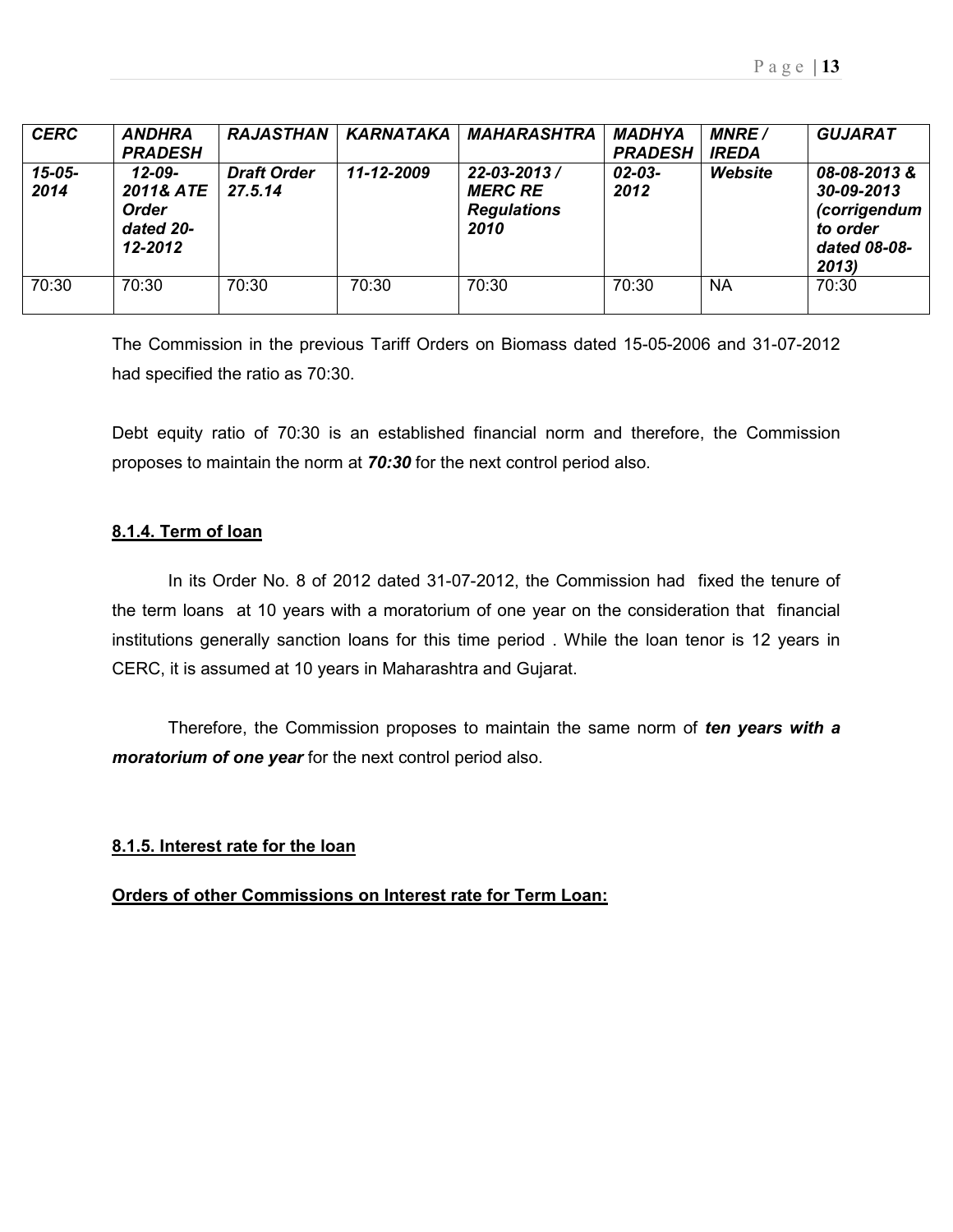| <b>CERC</b>                                                                                                                                                                                                 | <b>ANDH</b><br><b>RA</b><br><b>PRADE</b><br>SH                                     | <b>RAJASTHAN</b>              | <b>KARNATAKA</b> | <b>MAHARASHTRA</b>                         | <b>MADHYA</b><br><b>PRADESH</b> | <b>IREDA</b>                                                                                                       | <b>GUJARA</b><br>Τ                                                                         |
|-------------------------------------------------------------------------------------------------------------------------------------------------------------------------------------------------------------|------------------------------------------------------------------------------------|-------------------------------|------------------|--------------------------------------------|---------------------------------|--------------------------------------------------------------------------------------------------------------------|--------------------------------------------------------------------------------------------|
| 15-05-2014                                                                                                                                                                                                  | $12 - 09 -$<br>2011&<br><b>ATE</b><br><b>Order</b><br>dated<br>$20 - 12 -$<br>2012 | <b>Draft Order</b><br>27.5.14 | 11-12-2009       | <b>Draft Order</b><br>dated 06-05-<br>2014 | $02 - 03 -$<br>2012             | Website                                                                                                            | 08-08-<br>2013&<br>30-09-<br>2013<br>(corrigen<br>dum to<br>order<br>dated 08-<br>08-2013) |
| Weighted<br>of<br>average<br>base rate of<br><b>SBI</b><br>prevalent<br>during<br>the<br>first<br>six<br>months<br>$9.7\%$<br>plus<br>300<br>basis<br>points<br>equivalent to<br>interest rate<br>of 12.7%) | 12%                                                                                | 12.71%                        | 11.75%           | 12.78%                                     | 12%                             | 12.5%<br>$\overline{\phantom{a}}$<br>13.25%<br>for<br>loan against<br>securitization<br>future<br>of<br>cash flows | 12.86%                                                                                     |

The Commission in its Order 8 of 2012 dated 31-07-2012 adopted an interest rate on term loan of 12.5% p.a which was based on the views of the stakeholders and the market conditions prevalent at that time.

While the interest rates specified by all the Commissions as stated above are in the range of 12 – 13%, IREDA have specified the financing norm of 12.5% - 13.25%. CERC has considered rate equivalent to weighted average of base rate of SBI prevalent during the first six months plus 300 basis points, which works out to 12.7%.

Considering the fact that interest rates have increased in the market , the Commission proposes to adopt the interest rate of 12.7% as specified by CERC for the next control period.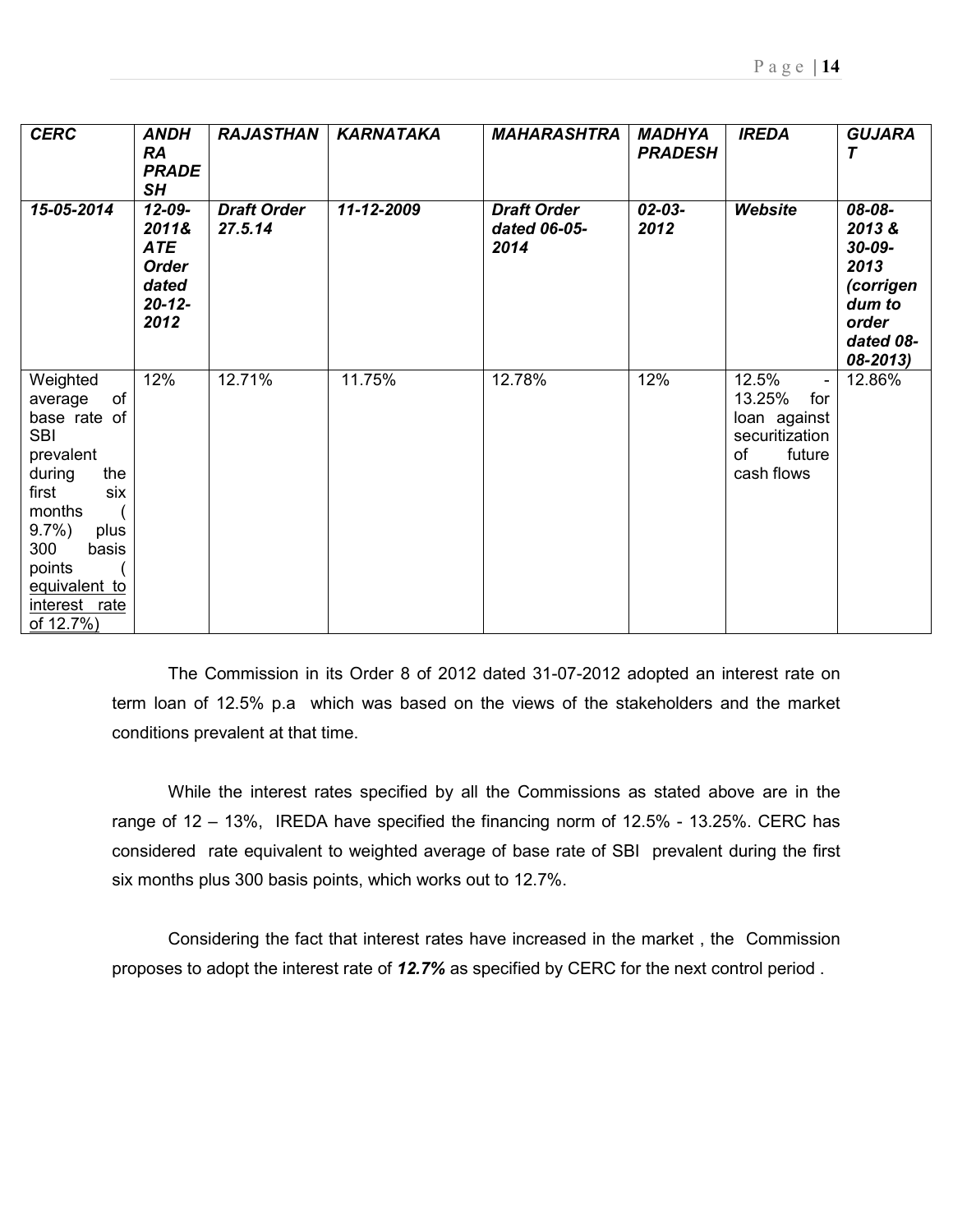## 8.1.6. Return on Equity

### Orders of other Commissions on RoE

| <b>CERC</b>                                                                                                                | <b>ANDHRA</b><br><b>PRADESH</b>                                     | <b>RAJASTHAN</b>              | KARNATAKA  | <b>MAHARASHTRA</b>                                                | <b>MADHYA</b><br><b>PRADESH</b> | <b>GUJARAT</b>                                                                 |
|----------------------------------------------------------------------------------------------------------------------------|---------------------------------------------------------------------|-------------------------------|------------|-------------------------------------------------------------------|---------------------------------|--------------------------------------------------------------------------------|
| $15 - 05 -$<br>2014                                                                                                        | $12 - 09 -$<br>2011& ATE<br><b>Order</b><br>dated 20-<br>12-2012    | <b>Draft Order</b><br>27.5.14 | 11-12-2009 | $22 - 03 - 2013/$<br><b>MERC RE</b><br><b>Regulations</b><br>2010 | 03-05-<br>2013                  | 08-08-2013&<br>30-09-2013<br>(corrigendum<br>to order<br>dated 08-08-<br>2013) |
| 20%<br>per<br>annum for<br>first<br>the<br>10<br>years<br>and $24%$<br>per<br>annum<br>the<br>from<br>11th year<br>onwards | 16%<br>with<br><b>MAT</b><br>income<br>tax<br>as<br>pass<br>through | 16%                           | 16%        | For first 10 years<br>:19%<br>After the first 10<br>years: 24%    | 20%<br>pre-<br>tax              | 14%                                                                            |

While CERC proposes an RoE of 20% p.a for the first 10 years with an increase to 24% from the 11<sup>th</sup> year onwards, majority of the Commissions are retaining the RoE at 16%.

The Tariff Regulations of the Commission stipulates 14% (post tax) RoE for conventional fuel based generating stations. With the objective of promoting renewable energy, Commission in its New and renewable energy Tariff Orders issued during 2009 considered 19.85% (pre-tax) RoE, wherein the RoE was adopted linking it to Minimum Alternate Tax(MAT) and Income Tax(IT). Since these factors are changing frequently, the Commission in its Orders issued in 2012 relating to determination of tariff for NCES power ( including the Biomass Order No 8 of 2012 dated 31-07-2012) , adopted a RoE of 19.85% (pre-tax) without linking to MAT and IT.

Therefore, the Commission now proposes to adopt a RoE of 20% (pre tax) per annum without linking it to MAT and IT.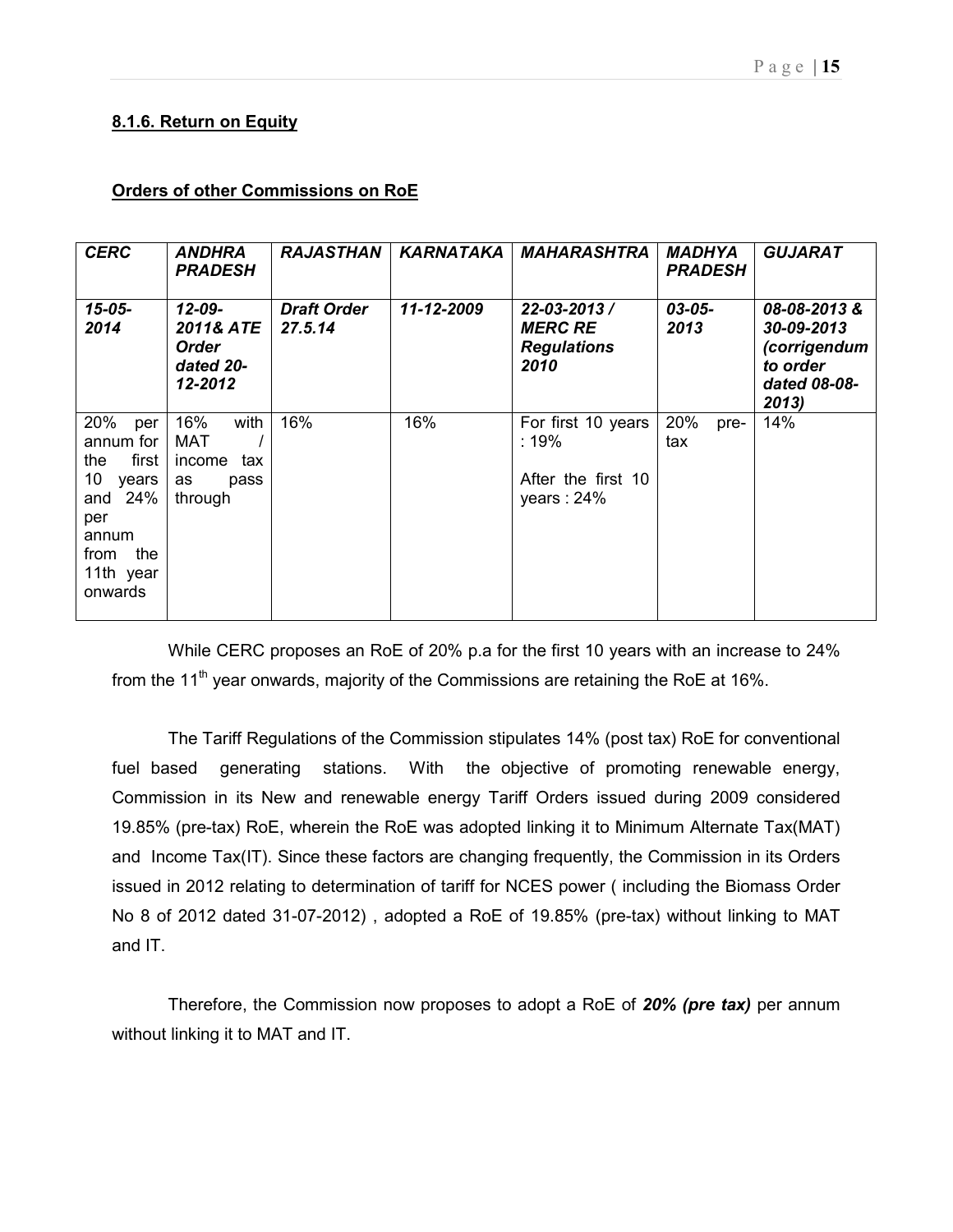## 8.1.7. Life of plant and machinery

## Orders of other Commissions on life of plant & machinery

| <b>CERC</b>         | <b>RAJASTHAN</b>              | <b>MAHARASHTRA</b>                                                | <b>MADHYA</b><br><b>PRADESH</b> | <b>MNRE</b>                                                                                                                   | <b>GUJARAT</b>                                                                  |
|---------------------|-------------------------------|-------------------------------------------------------------------|---------------------------------|-------------------------------------------------------------------------------------------------------------------------------|---------------------------------------------------------------------------------|
| $15 - 05 -$<br>2014 | <b>Draft Order</b><br>27.5.14 | $22 - 03 - 2013/$<br><b>MERC RE</b><br><b>Regulations</b><br>2010 | $02 - 03 -$<br>2012             | Website                                                                                                                       | 08-08-2013 &<br>30-09-2013<br>(corrigendum<br>to order<br>dated 08-08-<br>2013) |
| 20<br>years         | 20 years                      | 20 years                                                          | 20 years                        | 20 years. It<br>possible<br>İS.<br>extend<br>to<br>the<br>lifetime<br>another<br>by<br>10 years by<br>major<br>rehabilitation | 20 years                                                                        |

For tariff determination process , the project life of a plant is considered as 20 years. The Commission had adopted 20 years as life of the Plant and Machinery in its Order No. 8 of 2012 dated 31-07-2012.

All the other ERCs and MNRE have proposed 20 years as the life of the plant and machinery. Therefore, the Commission also proposes to retain the life of plant and machinery at 20 years for the next control period.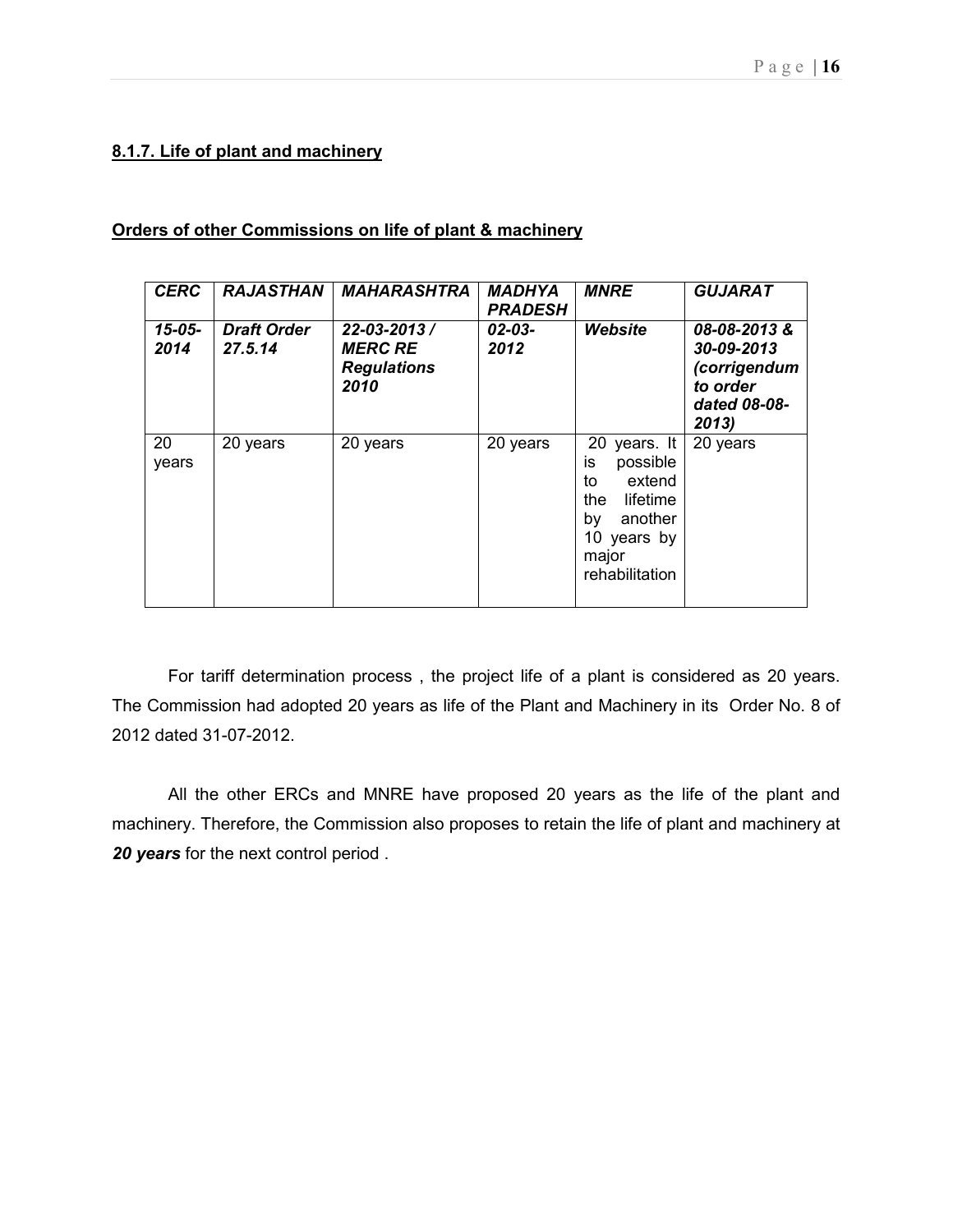## 8.1.8. Depreciation

### Orders of other Commissions on Depreciation:

| <b>CERC</b>                                                                                                                                   | <b>ANDHRA</b><br><b>PRADESH</b>                                                                                                                                                   | <b>RAJASTHAN</b>                                                                                                                                                                            | <b>KARNATAKA</b>          | <b>MAHARASHTRA</b>                                                                 | <b>MADHYA</b><br><b>PRADESH</b>                                                     | <b>GUJARAT</b>                                                                                          |
|-----------------------------------------------------------------------------------------------------------------------------------------------|-----------------------------------------------------------------------------------------------------------------------------------------------------------------------------------|---------------------------------------------------------------------------------------------------------------------------------------------------------------------------------------------|---------------------------|------------------------------------------------------------------------------------|-------------------------------------------------------------------------------------|---------------------------------------------------------------------------------------------------------|
| 15-05-2014                                                                                                                                    | 12-09-<br>2011& ATE<br>Order<br>dated 20-<br>12-2012                                                                                                                              | <b>Draft Order</b><br>27.5.14                                                                                                                                                               | 11-12-2009                | <b>Draft Order</b><br>dated 06-05-<br>2014 / MERC<br><b>RE Regulations</b><br>2010 | $02 - 03 -$<br>2012                                                                 | 08-08-2013&<br>30-09-2013<br>(corrigendum<br>to order<br>dated 08-08-<br>2013                           |
| of<br>Rate<br>depreciation<br>for 12 years<br>:5.830%.<br>Depreciation<br>from<br>rate<br>13 <sup>th</sup><br>year<br>onwards<br>÷.<br>2.505% | Rate for first<br>8 years<br>- 11<br>7.84%<br>9 <sup>th</sup><br>year<br>7.28%<br>Further<br>depreciation<br>of 20% shall<br>spread<br>be<br>equally over<br>the next 11<br>years | of<br>Rate<br>depreciation<br>for 12 years :<br>5.28%<br>and<br>remaining<br>depreciable<br>value<br>has<br>been spread<br>the<br>over<br>balance<br>useful life of<br>the<br>power project | 7%<br>under<br><b>SLM</b> | Rate for first 10<br>years: 7%<br>$11^{th}$<br>year<br>onwards: 2%                 | Rate<br>for<br>10<br>first<br>years : $7\%$<br>$11^{th}$<br>year<br>onwards :<br>2% | Rate for first<br>10 years : $6\%$<br>$11^{th}$<br>From<br>20 <sup>th</sup><br>to<br>year<br>year: $3%$ |

CERC in its Order has fixed the depreciation rate to 5.83% for the first 12 years with a reduction to 2.505% from the 13<sup>th</sup> year onwards. The depreciation rates of other ERCs are in the range of 6% to 7% for the first 10 years with a reduction to 2% - 3% from the 11<sup>th</sup> year onwards.

The Commission in its Order No. 8 of 2012 dated 31-07-2012 had adopted the rate of Depreciation as 4.5% p.a. SLM on Plant and Machinery by considering 85% of the capital cost while the accumulated depreciation would be limited to 90% of the plant and machinery.

Therefore, the Commission would continue the depreciation rate of 4.5% SLM by considering 85% of the capital cost while the accumulated depreciation would be limited to 90% of the plant and machinery for the next control period also.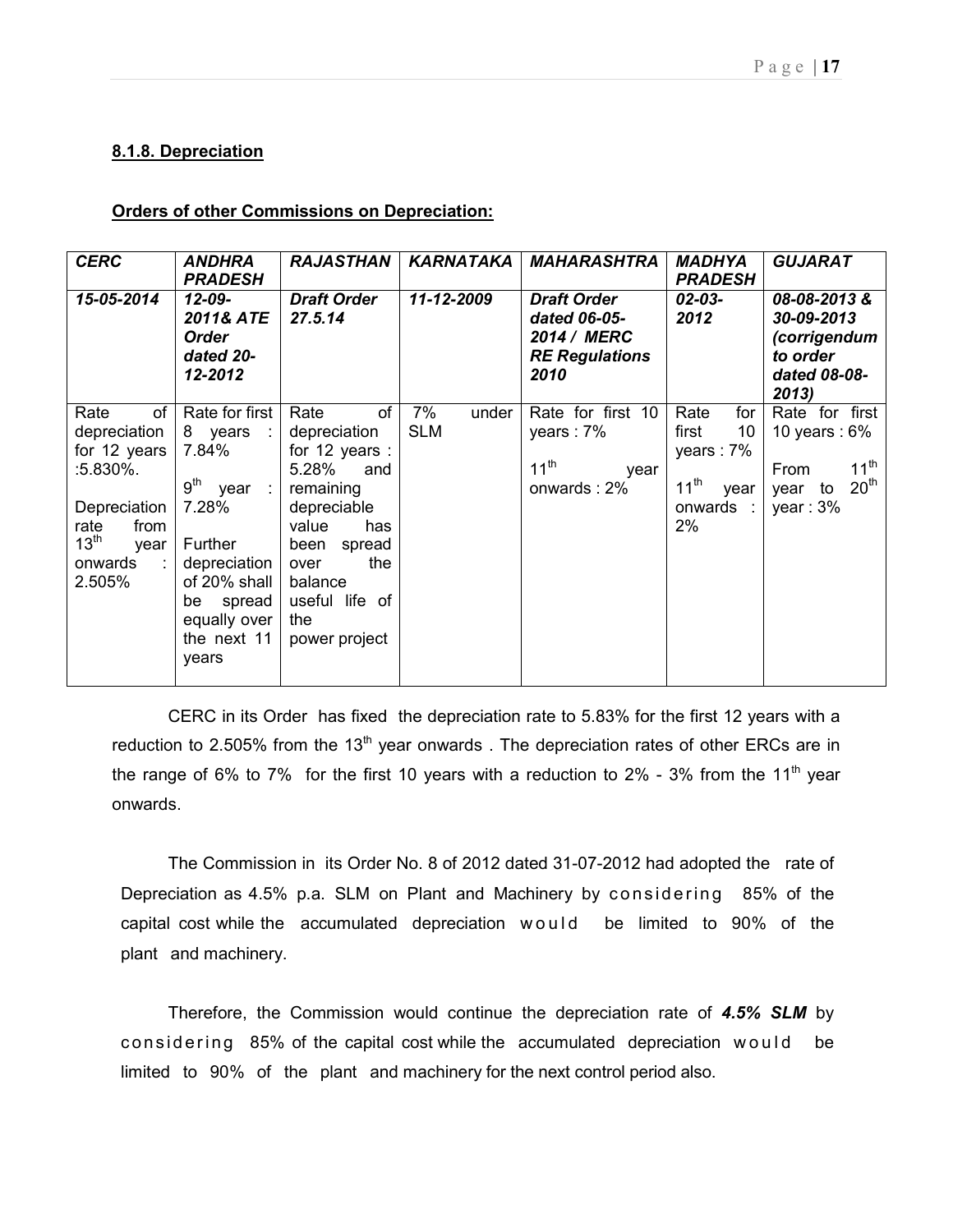### 8.1.9. Operation and Maintenance Expenses per year

| <b>CERC</b>                           | <b>ANDHRA</b><br><b>PRADESH</b>                                                                        | <b>RAJASTHAN</b>                                                                   | KARNATAKA                                                                                | <b>MAHARASHTRA</b>                                                        | <b>MADHYA</b><br><b>PRADESH</b>                                                                                 | <b>GUJARAT</b>                                                                                                           |
|---------------------------------------|--------------------------------------------------------------------------------------------------------|------------------------------------------------------------------------------------|------------------------------------------------------------------------------------------|---------------------------------------------------------------------------|-----------------------------------------------------------------------------------------------------------------|--------------------------------------------------------------------------------------------------------------------------|
| $15 - 05 -$<br>2014                   | $12 - 09 -$<br>2011& ATE<br><b>Order</b><br>$20-$<br>dated<br>12-2012                                  | Draft<br><b>Order</b><br>27.5.14                                                   | 11-12-2009                                                                               | <b>Draft</b><br><b>Order</b><br>06-05-<br>dated<br>2014                   | 02-03-<br>2012                                                                                                  | 08-08-2013 &<br>30-09-2013<br>(corrigendum<br>order<br>to<br>08-08-<br>dated<br>2013                                     |
| 0.42<br>Rs<br><b>Crs</b><br><b>MW</b> | 5.5% of the<br>capital cost<br>with annual<br>escalation<br>based<br>on<br><b>CAGR</b><br>i.e<br>6.69% | a)<br>Water<br>cooled : Rs<br>0.33 Crs/MW<br>b) Air cooled :<br>Rs 0.35 Crs<br>/MW | 4% of capital<br>cost including<br>insurance<br>with<br>annual<br>escalation<br>of<br>5% | Rs 0.27 Crs / MW<br>escalated<br>@<br>5.72% p.a over<br>the tariff period | 4% of the<br>capital<br>for<br>cost<br>the<br>first<br>with<br>year<br>an<br>escalation<br>of 5.72%<br>per year | 5%<br>the<br>of<br>capital<br>cost<br>for<br>the<br>first<br>with an<br>year<br>0f<br>escalation<br>5.72%<br>per<br>year |

### Orders of other Commissions on O & M Expenses:

The Commission in its Order No.8 of 2012 dated 31-07-2012, allowed Operation and Maintenance expenditure including insurance at 4.5% with annual escalation of 5% (from second year) on plant and machinery by reckoning 85% of the capital cost as the cost of plant and machinery. With regard to land and civil works, which constitutes 15% of capital investment, 0.90% of 15% was allowed as Operation and Maintenance expenditure every year with annual escalation of 5%.

 CERC's O & M expenses as a percentage of the capital cost translates to 6.6% - 7.7% of the capital cost . Rajasthan's O & M expenses works out to 6.24% - 6.27% of the capital cost. Maharashtra's O & M expenses is calculated at 5.6% of the capital cost. Therefore, overall % of the capital cost among the ERCs is in the range of 4% - 7% . ERCs of Andhra Pradesh, Karnataka, Madhya Pradesh and Gujarat have proposed O & M expenses as a percentage of capital cost ranging between 4% - 5.5%.

Therefore, considering an increasing trend in the O & M expenses , the Commission proposes to increase the  $\overline{O}$  & M expenses from 4.5% to 5% of the capital cost with escalation of 5.72% ( in line with the escalation rate in the Tariff Regulations 2005 of the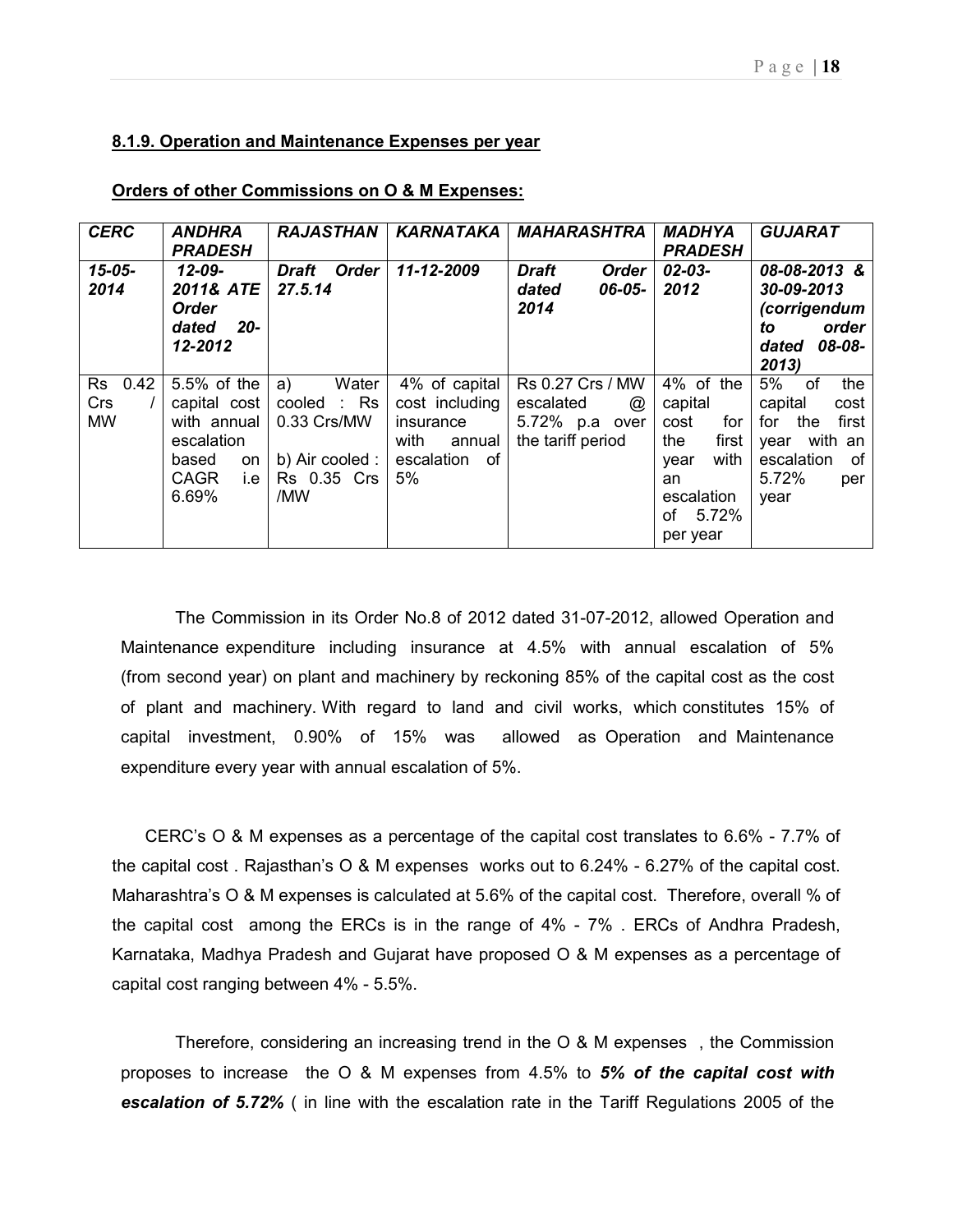Commission) (from second year) on plant and machinery by considering 85% of the capital cost as the cost of plant and machinery.

With regard to land and civil works, which constitutes 15% of capital investment, 0.90% of 15% of capital cost would be allowed as Operation and Maintenance expenditure every year with annual escalation of 5.72% .

### 8.1.10. Station Heat Rate

### Orders of other Commissions on Station Heat Rate

(In kcal / kwhr)

| <b>CERC</b>                                                                                                                                     | <b>ANDHRA</b><br><b>PRADESH</b>              | <b>RAJASTHAN</b>                                                                                                                                                                                                | <b>KARNATAKA</b>           | <b>MAHARASHTRA</b>                                                                 | <b>MADHYA</b><br><b>PRADESH</b> | <b>GUJARAT</b>                                                                 |
|-------------------------------------------------------------------------------------------------------------------------------------------------|----------------------------------------------|-----------------------------------------------------------------------------------------------------------------------------------------------------------------------------------------------------------------|----------------------------|------------------------------------------------------------------------------------|---------------------------------|--------------------------------------------------------------------------------|
| $15 - 05 -$<br>2014                                                                                                                             | 16-05-2014                                   | <b>Draft Order</b><br>27.5.14                                                                                                                                                                                   | 11-12-2009 &<br>18-01-2005 | <b>Draft Order</b><br>dated 06-05-<br>2014 / MERC<br><b>RE Regulations</b><br>2010 | 03-05-<br>2013                  | 08-08-2013&<br>30-09-2013<br>(corrigendum<br>to order<br>dated 08-08-<br>2013) |
| For<br>a)<br>projects<br>using<br>travelling<br>grate<br>boilers :<br>4200<br>b)<br>For<br>project<br>using<br><b>AFBC</b><br>boilers :<br>4125 | For<br>both<br>οf<br>kind<br>boilers<br>4200 | a)<br>Water<br>cooled<br>During<br>i)<br>stabilization:<br>4300<br>After<br>ii)<br>stabilization:<br>4200<br>b) Air cooled:<br>During<br>i)<br>stabilization:<br>4540<br>After<br>ii)<br>stabilization:<br>4440 | 3700                       | 3800                                                                               | 3800                            | Water<br>a)<br>cooled: 3800<br>b) Air cooled:<br>:3950                         |

The Commission in its Order No.8 of 2012 dated 31-07-2012 had fixed the station heat rate at 3840 kcal / kwhr

Most of the ERCs have fixed the station heat rate in the range of 3700 – 4000 kcal/kwhr. CERC has differentiated the SHR based on the type of boilers in the range of 4125 – 4200 kcal/kwhr. Therefore, the Commission now decides to retain the SHR at 3840 kcal/kwhr.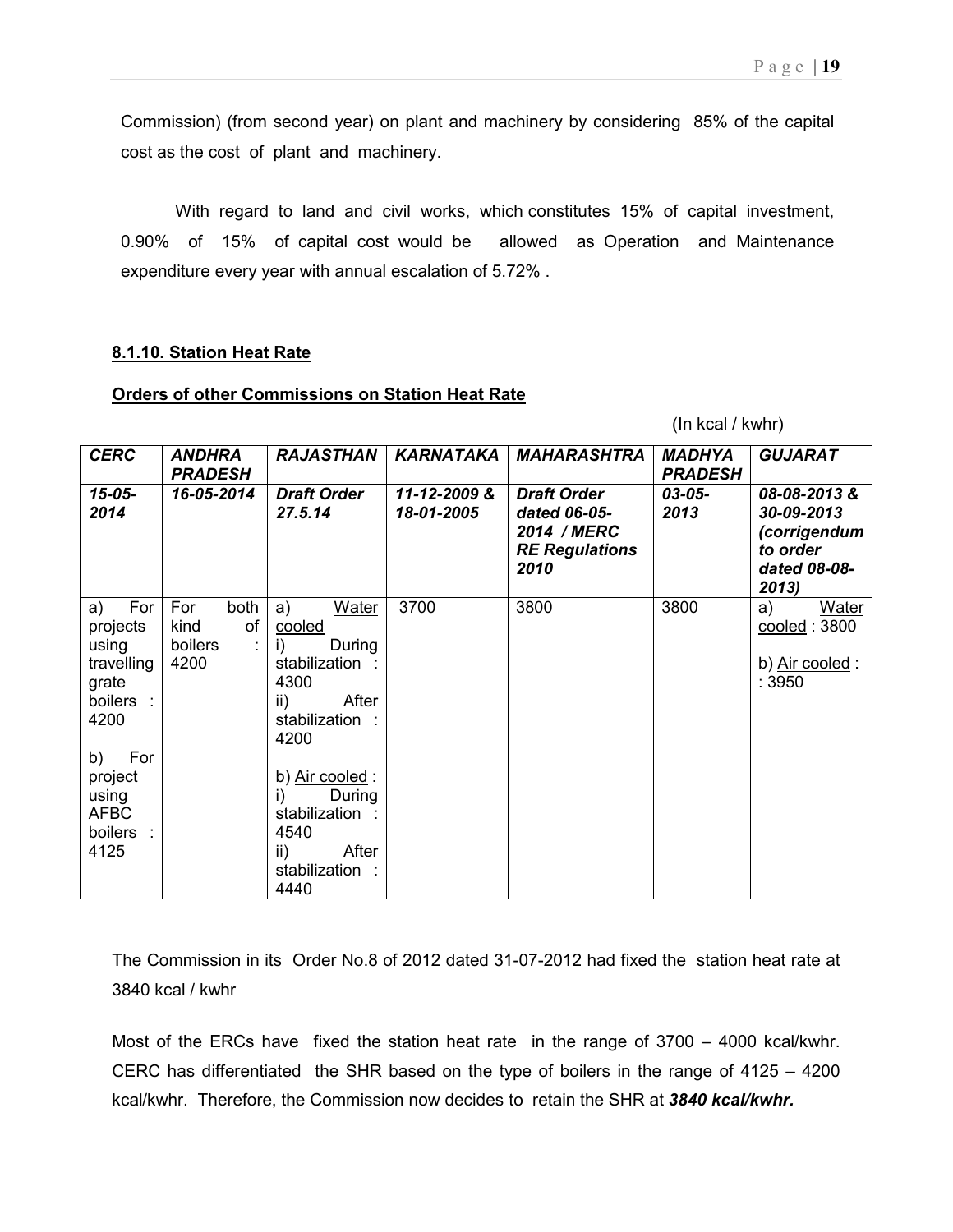## 8.1.11. Gross calorific value of the fuel

### Orders of other Commissions on Gross calorific value of the fuel

(In Kcal/Kg)

| <b>CERC</b>         | <b>ANDHRA</b><br><b>PRADESH</b> | <b>RAJASTHAN</b>                        | <b>KARNATAKA</b>               | <b>MAHARASHTRA</b>                                                                                      | <b>MADHYA</b><br><b>PRADESH</b> | <b>GUJARAT</b>                                                                       |
|---------------------|---------------------------------|-----------------------------------------|--------------------------------|---------------------------------------------------------------------------------------------------------|---------------------------------|--------------------------------------------------------------------------------------|
| $15 - 05 -$<br>2014 | 16-05-2014                      | <b>Order</b><br><b>Draft</b><br>27.5.14 | 11-12-2009<br>-&<br>18-01-2005 | <b>Draft</b><br><b>Order</b><br>dated<br>06-05-<br><b>MERC</b><br>2014<br><b>RE</b> Regulations<br>2010 | $03 - 05 -$<br>2013             | 08-08-2013 &<br>30-09-2013<br>(corrigendum<br>order<br>to<br>08-08-<br>dated<br>2013 |
| 3100                | 3100                            | 3400                                    | 3200                           | 3611                                                                                                    | 3600                            | 3400                                                                                 |

The Commission in its Order No.8 of 2012 dated 31-07-2012 adopted Gross Calorific value of 3200 kcal / kg. This parameter is quite close to the parameter set by CERC and Karnataka. Therefore, the Commission proposes to retain the same GCV of 3200 kcal/kg for the next control period also.

### 8.1.12. Specific fuel consumption

As Specific fuel consumption is a function of SHR and GCV, the specific fuel consumption proposed for the next control period also works out to 1.2 kg/kwh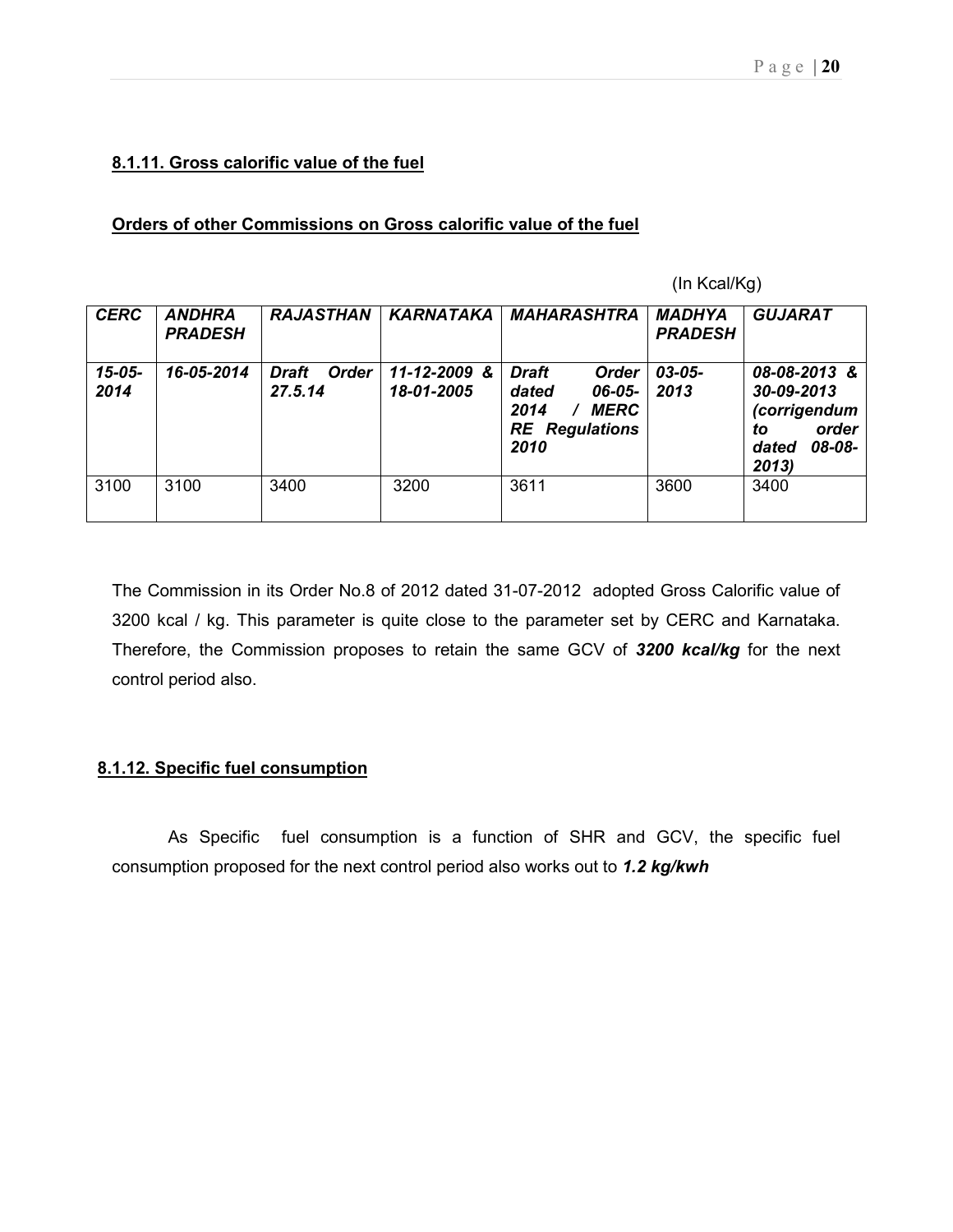# 8.1.13. Fuel Cost:

## Orders of other Commissions on fuel cost :

(in Rs. /MT)

| <b>CERC</b>                         | ANDHRA<br><b>PRADESH</b>                                                                                                                       | <b>RAJASTHAN</b>           | <b>KARNATAKA</b>           | <b>MAHARASHTRA</b>                                                                               | MADHYA<br><b>PRADESH</b>         | <b>GUJARAT</b>                                                                       |
|-------------------------------------|------------------------------------------------------------------------------------------------------------------------------------------------|----------------------------|----------------------------|--------------------------------------------------------------------------------------------------|----------------------------------|--------------------------------------------------------------------------------------|
| $15 - 05 -$<br>2014                 | 16-05-2014                                                                                                                                     | Draft<br>Order<br>27.5.14  | 11-12-2009                 | <b>Draft</b><br><b>Order</b><br>dated<br>06-05-<br>2014<br>MERC<br><b>RE</b> Regulations<br>2010 | 03-05-<br>2013                   | 08-08-2013 &<br>30-09-2013<br>(corrigendum<br>order<br>to<br>08-08-<br>dated<br>2013 |
| 2706.03<br>5%<br>with<br>escalation | with<br>2843<br>indicative<br>rate of 6%<br>escalation<br>FY<br>from<br>2015-16<br>onwards<br>Exact<br>rate<br>would<br>be<br>notified<br>then | 2450 with 5%<br>escalation | 1280 with 5%<br>escalation | with<br>3318<br>escalation of 5%                                                                 | 2653<br>with<br>5%<br>escalation | 2726 with 5%<br>escalation                                                           |

The Commission in its Order No.8 of 2012 dated 31-07-2012 adopted Fuel cost as prescribed by CERC at Rs.2277/MT with 5% escalation p.a. during the control period. Currently, CERC in its Order of 15-05-2014 has considered fuel cost of Rs 2706.03 with 5% escalation.

Therefore, considering that the fuel cost in the market has been on an increase, the Commission also considers the fuel cost at Rs 2706.03 / MT for the next control period with 5% escalation p.a.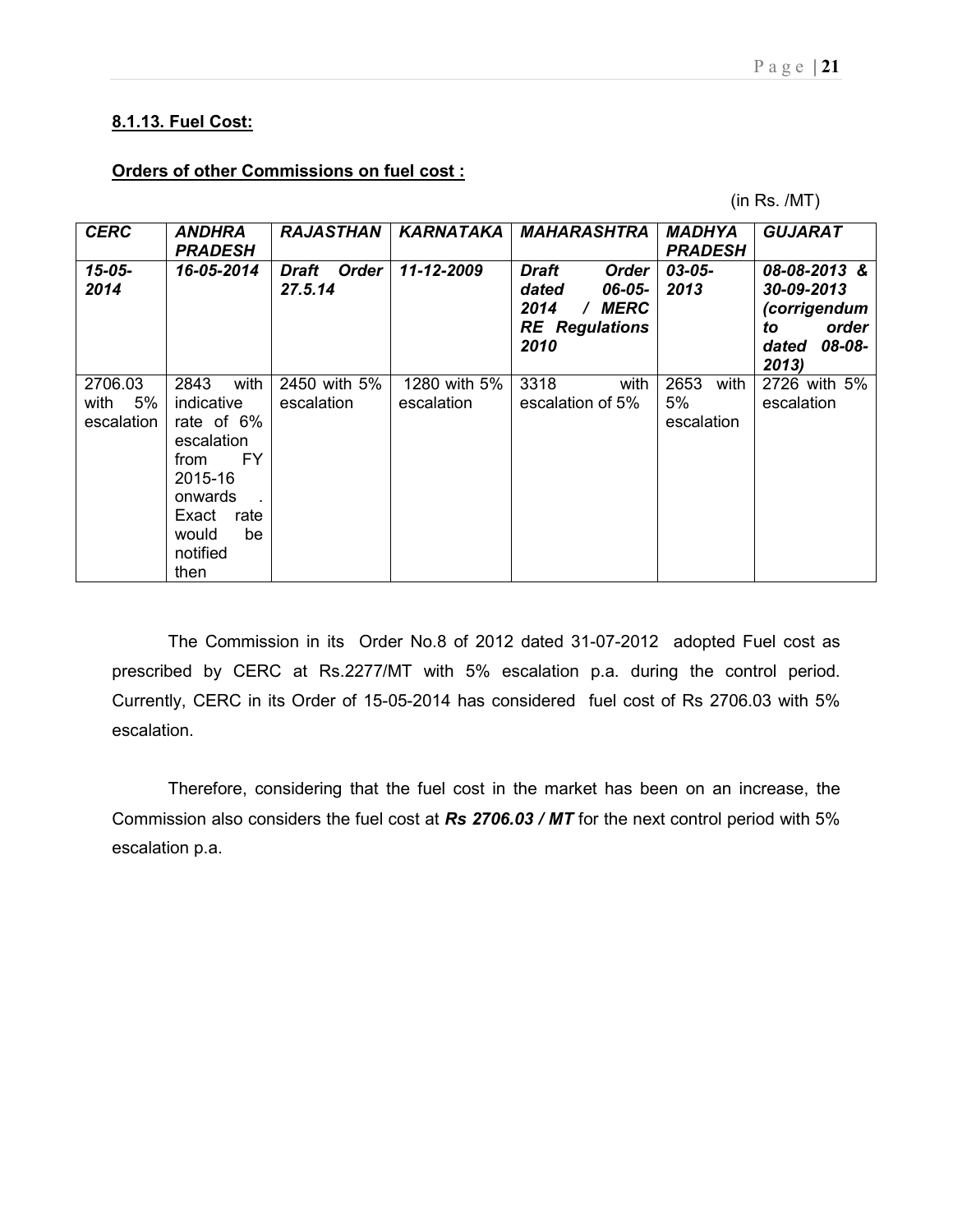# 8.1.14. Components of working capital

## Orders of Other Commissions on Components of Working Capital

| <b>CERC</b>                                                                                                                                                             | <b>ANDHRA</b><br><b>PRADESH</b>                                                                                                                                                                                                                        | <b>RAJASTHAN</b>                                                                                                                                             | <b>KARNATAKA</b>                        | <b>MAHARASHTRA</b>                                                                                                                                                   | <b>MADHYA</b><br><b>PRADESH</b>                                                                                                                                                                                                   | <b>GUJARAT</b>                                                                                                                                                                                                                                                 |
|-------------------------------------------------------------------------------------------------------------------------------------------------------------------------|--------------------------------------------------------------------------------------------------------------------------------------------------------------------------------------------------------------------------------------------------------|--------------------------------------------------------------------------------------------------------------------------------------------------------------|-----------------------------------------|----------------------------------------------------------------------------------------------------------------------------------------------------------------------|-----------------------------------------------------------------------------------------------------------------------------------------------------------------------------------------------------------------------------------|----------------------------------------------------------------------------------------------------------------------------------------------------------------------------------------------------------------------------------------------------------------|
| 15-05-2014                                                                                                                                                              | 12-09-2011<br>&<br><b>ATE</b><br>Order dated<br>20-12-2012                                                                                                                                                                                             | Draft Order<br>27.5.14                                                                                                                                       | 11-12-2009                              | <b>Draft</b><br><b>Order</b><br>06-05-<br>dated<br>2014<br>/ MERC<br><b>RE</b> Regulations<br>2010                                                                   | 02-03-2012                                                                                                                                                                                                                        | 08-08-2013                                                                                                                                                                                                                                                     |
| O&M<br>expenses<br>- 11<br>1 month<br>Maintenanc<br>spares<br>е<br>:15%<br>of<br>O&M<br>expenses<br>Receivables<br>for Debtors<br>: 2 months<br>Fuel stock:<br>4 months | O&M<br>expenses : 1<br>month<br>Maintenance<br>:1%<br>spares<br>of<br>project<br>cost<br>Receivables<br>: 2 months of<br>fixed<br>and<br>variable cost<br>at threshold<br><b>PLF</b><br>Fuel stock: 1<br>month<br>at<br>threshold<br><b>PLF</b> of 80% | O&M<br>expenses : 1<br>month<br>Maintenance<br>spares :20%<br>O&M<br>of<br>expenses<br>Receivables<br>for Debtors :<br>1.5 months<br>Fuel stock: 4<br>months | Receivables<br>for Debtors: 2<br>months | O&M expenses :<br>1 month<br>Maintenance<br>spares :15% of<br>O&M expenses<br><b>Receivables</b><br>for<br>2<br><b>Debtors</b><br>months<br>Fuel stock : 4<br>months | O&M<br>expenses: 1<br>month<br>Maintenance<br>spares: 15%<br><b>of</b><br>O&M<br>expenses<br>Receivables<br>for Debtors:<br>2 months of<br>energy<br>charges<br>based<br>on<br>normative<br><b>PLF</b><br>Fuel stock:<br>4 months | O&M<br>expenses :<br>1 month<br>Maintenanc<br>spares<br>e<br>:1%<br>on<br>capital cost<br>with<br>escalation<br>@ 5% p.a<br>after<br>the<br>first year<br>Receivable<br>$s : 1$ month<br>charges for<br>sale<br>0f<br>electricity<br>Fuel stock<br>$: 30$ days |

As per the current Order No.8 of 2012 dated 31-07-2012, the working capital is based on the following norms:

- $\triangleright$  Fuel stock One month
- $\geqslant$  O & M Expenses One month
- $\triangleright$  Receivables One month

The Commission would like to continue with the same norm for the next control period also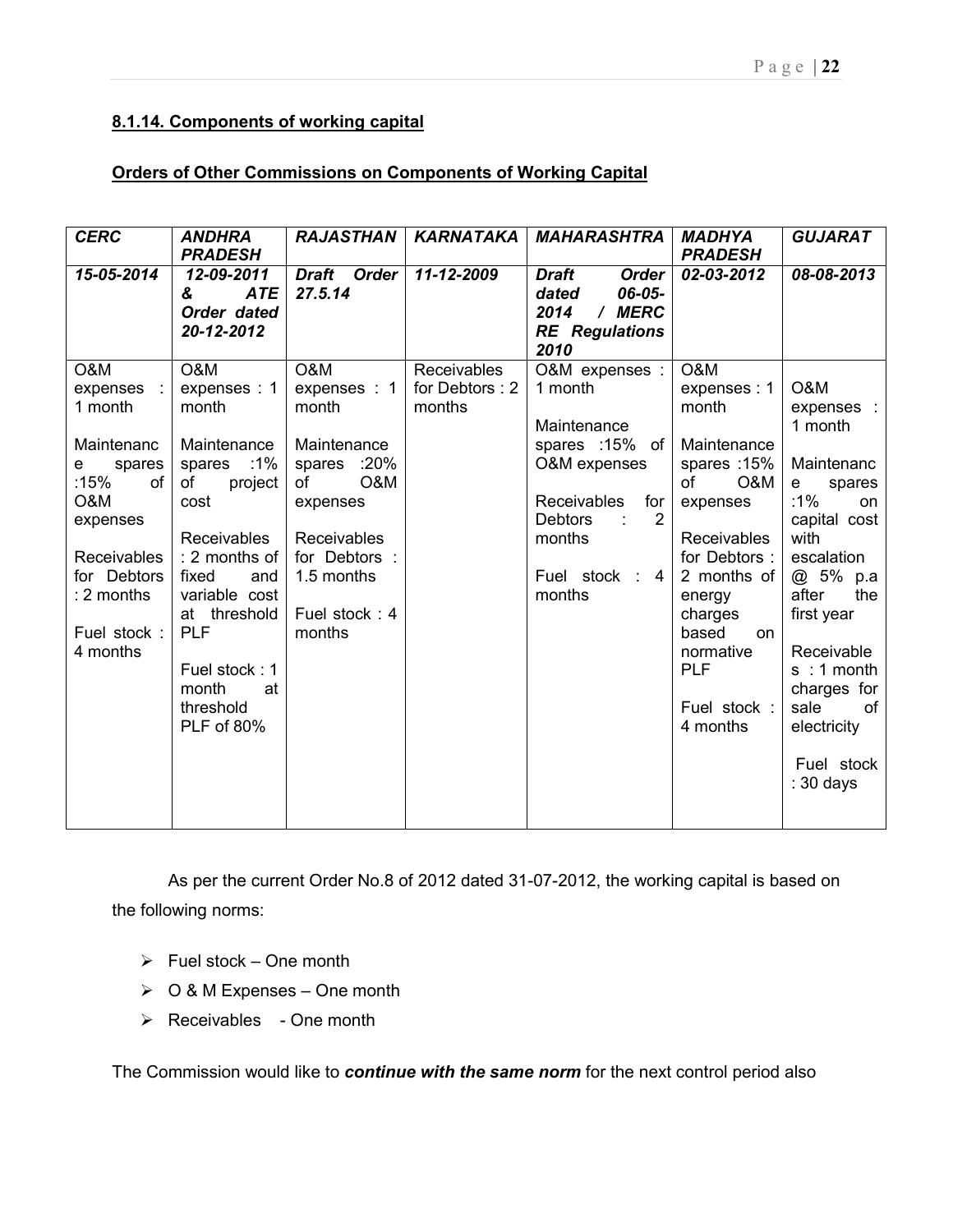# 8.1.15. Interest on working capital

## Orders of Other Commissions on Interest on Working Capital

(in % p.a.)

| <b>CERC</b>         | <b>ANDHRA</b><br><b>PRADESH</b>                                   | <b>RAJASTHAN</b>                        | KARNATAKA  | <b>MAHARASHTRA</b>                                                                                                                                                                                    | <b>MADHYA</b><br><b>PRADESH</b> | <b>GUJARAT</b>                                                                       |
|---------------------|-------------------------------------------------------------------|-----------------------------------------|------------|-------------------------------------------------------------------------------------------------------------------------------------------------------------------------------------------------------|---------------------------------|--------------------------------------------------------------------------------------|
| $15 - 05 -$<br>2014 | 12-09-2011<br><b>ATE</b><br>&<br>Order<br>-20<br>dated<br>12-2012 | <b>Order</b><br><b>Draft</b><br>27.5.14 | 11-12-2009 | <b>Draft</b><br><b>Order</b><br>06-05-<br>dated<br><b>2014/ MERC RE</b><br><b>Regulations</b><br>2010                                                                                                 | $02 - 03 -$<br>2012             | 08-08-2013 &<br>30-09-2013<br>(corrigendum<br>order<br>to<br>08-08-<br>dated<br>2013 |
| 13.2%               | 12%                                                               | 12.21%                                  | 13.25%     | Interest<br>rate<br>equivalent<br>to<br>Base<br>average<br><b>SBI</b><br>Rate<br>of<br>during<br>the<br>previous<br>year<br>plus 350<br>basis<br>points i.e 13.28%<br>$9.78\% + 350$<br>basis points) | 13%                             | 12.86%                                                                               |

The Commission in its Order No.8 of 2012 dated 31-07-2012 had adopted Interest on working capital at 12.5%.

The interest rates adopted by other Commissions are in the range of 12% - 13.3%. Considering that the interest rates for finances in the market have increased , the Commission adopts the interest rate specified by CERC in ins Order of 15-05-2014 at 13.2% for the next control period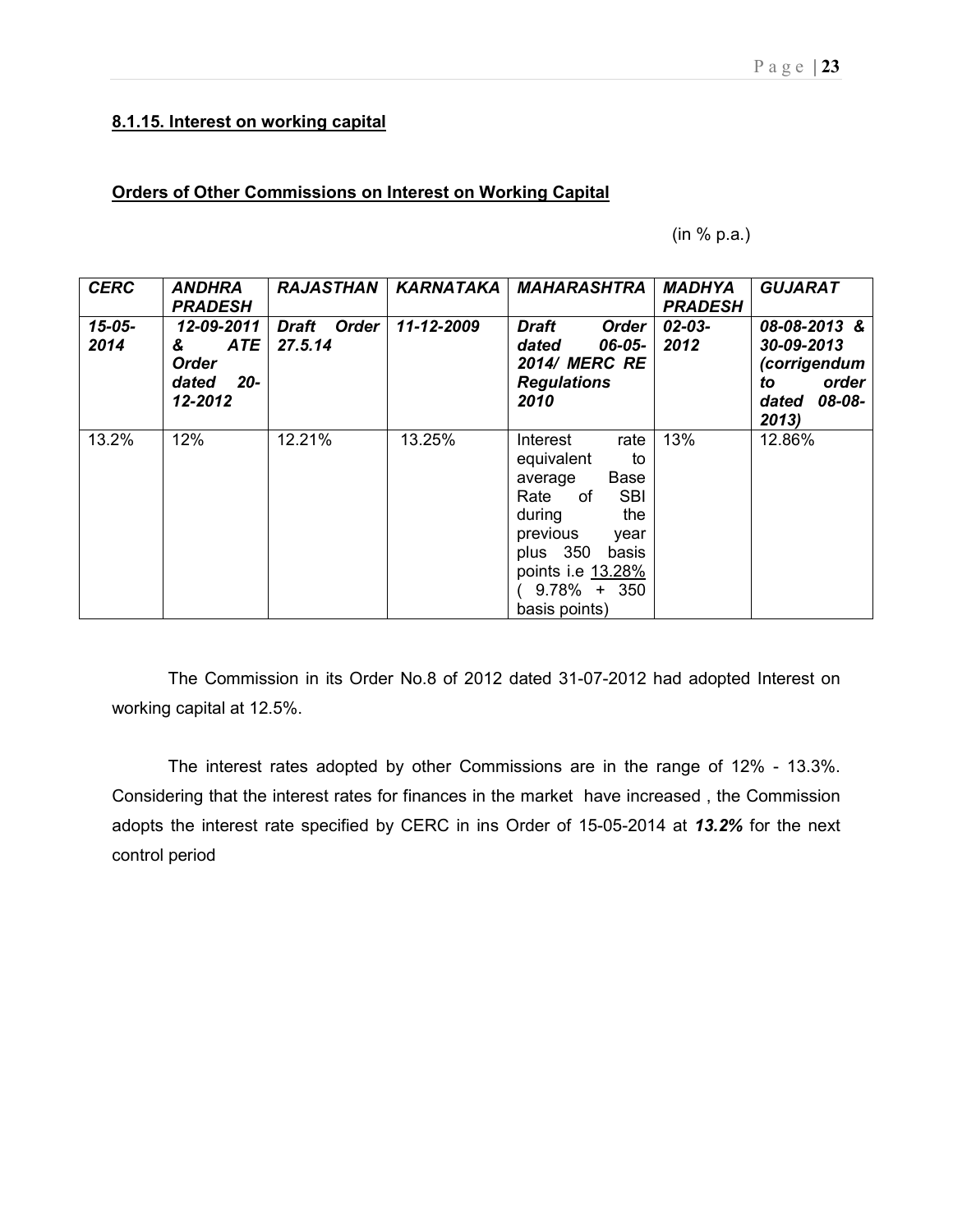## 8.1.16. Auxiliary Consumption

## Orders of other Commissions on Auxiliary Consumption:

| <b>CERC</b>                                                                                                                                                                                                                                                                                                                                        | <b>ANDHRA</b><br><b>PRADESH</b> | <b>RAJASTHAN</b>                                                                                                                                                                                                 | <b>KARNATA</b><br>KA | MAHARASH<br><b>TRA</b>                                                                          | <b>MADHYA</b><br><b>PRADESH</b> | <b>GUJARAT</b>                                                                                  |
|----------------------------------------------------------------------------------------------------------------------------------------------------------------------------------------------------------------------------------------------------------------------------------------------------------------------------------------------------|---------------------------------|------------------------------------------------------------------------------------------------------------------------------------------------------------------------------------------------------------------|----------------------|-------------------------------------------------------------------------------------------------|---------------------------------|-------------------------------------------------------------------------------------------------|
| 15-05-2014                                                                                                                                                                                                                                                                                                                                         | $16 - 05 -$<br>2014             | <b>Draft</b><br><b>Order</b><br>27.5.14                                                                                                                                                                          | 11-12-2009           | <b>Order</b><br>Draft<br>dated 06-05-<br>2014 / MERC<br><b>RE</b><br><b>Regulations</b><br>2010 | 02-03-<br>2012                  | 08-08-2013<br>$30 - 09 -$<br>&<br>2013<br>(corrigendu<br>m to order<br>08-<br>dated<br>08-2013) |
| a) For project<br>water<br>using<br>cooled<br>condenser<br>1 <sup>st</sup><br>i) During<br>of<br>year<br>operation: 11%<br>ii) From 2 <sup>nd</sup> year<br>onwards: 10%<br>b) For project<br>using<br>air<br>cooled<br>condenser<br>1 <sup>st</sup><br>i) During<br>οf<br>year<br>operation: 13%<br>ii) From 2 <sup>nd</sup> year<br>onwards: 12% | 10%                             | a) Water cooled<br>During<br>i)<br>stabilization<br>10.5%<br>After<br>$\mathsf{ii}$<br>stabilization<br>10%<br>b) Air cooled :<br>During<br>i)<br>stabilization<br>12.5%<br>After<br>ii)<br>stabilization<br>12% | 9%                   | 10%                                                                                             | 10%                             | 10%                                                                                             |

The Commission in its present Order No.8 of 2012 dated 31-07-2012 has adopted Auxiliary Consumption at 10%. In other Commissions also, auxiliary consumption is adopted at 10%. Therefore, the Commission would like to retain the auxiliary consumption at 10% for the next control period also

## 8.2 Related issues

.

The following are the issues related to power generation, transmission, wheeling and consumption from Biomass based power plants: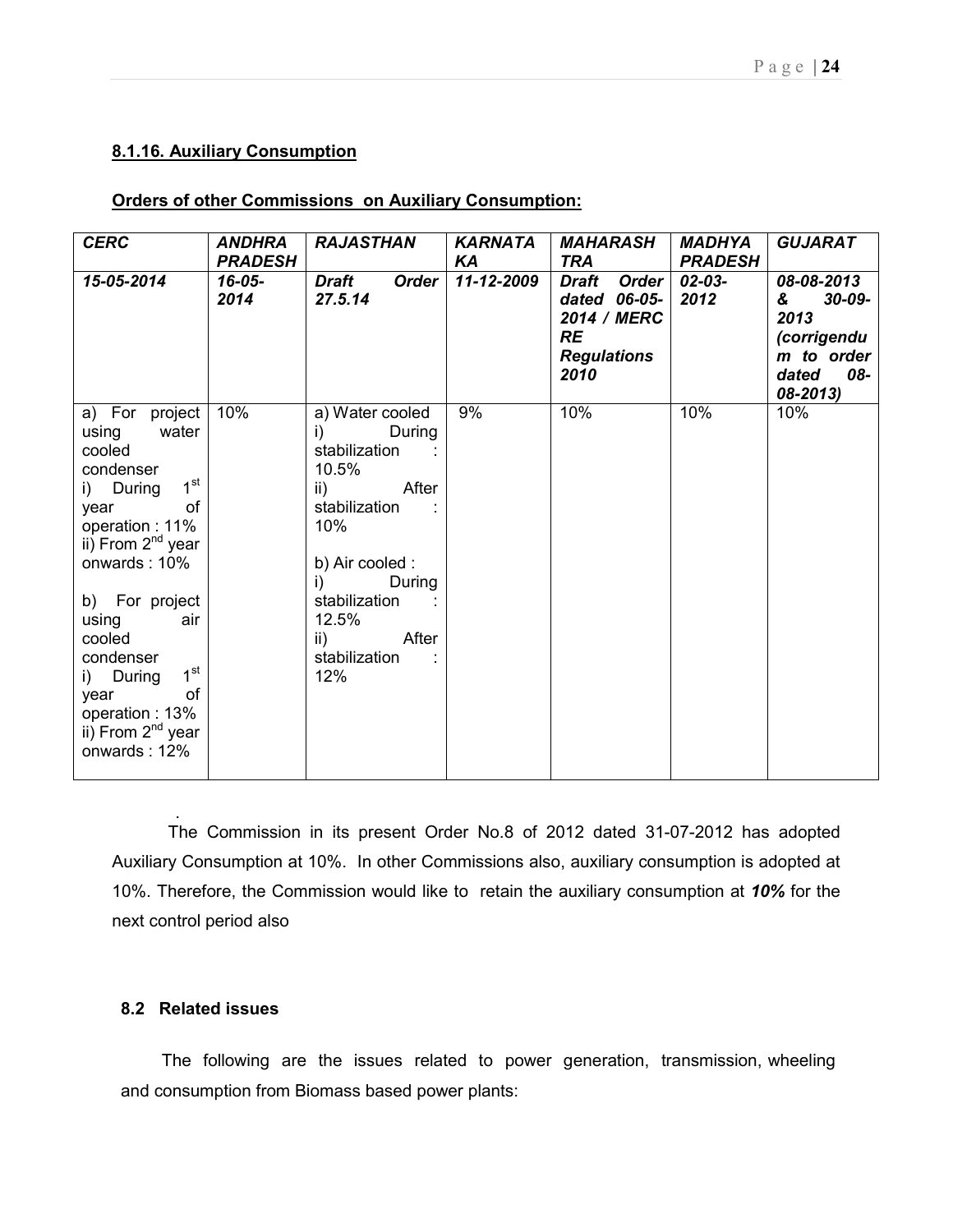- 1. Transmission and wheeling charges & Scheduling and system operation charges
- 2. Cross subsidy surcharge
- 3. CDM benefits
- 4. Reactive power charges
- 5. Grid availability charges
- 6. Adjustment of energy generated
- 7. Application fees and Agreement fees
- 8. Billing and payments
- 9. Payment security and Security deposit
- 10. Power factor
- 11. Metering
- 12. Connectivity and Evacuation of power
- 13. Energy Purchase and Wheeling Agreement
- 14. Scheduling of Power
- 15. Tariff Review Period / Control Period

The above charges / terms are applicable to all biomass based power generating plants irrespective of their year of installation. These are discussed in detail in the following paragraphs.

### 8.2.1 Transmission and wheeling charges & Scheduling and system operation charges

The Commission in its present Order No.8 of 2012 dated 31-07-2012 has adopted as a promotional measure under section 86 (1) (e) of the Electricity Act 2003, 50% of the transmission and 50% of the wheeling charges of conventional power to the Non-conventional energy sources power. It is proposed to **continue the existing norms** for this control period also.

With regard to scheduling and system operation charges, the Commission now proposes to adopt 50% of applicable conventional power charges. Apart from these charges, actual line losses in kind as specified in the respective Order of the Commission and as amended from time to time are also payable for the captive use and third party sale. For generators who are availing Renewable Energy Certificate (REC), normal transmission charges, wheeling charges and line losses will apply.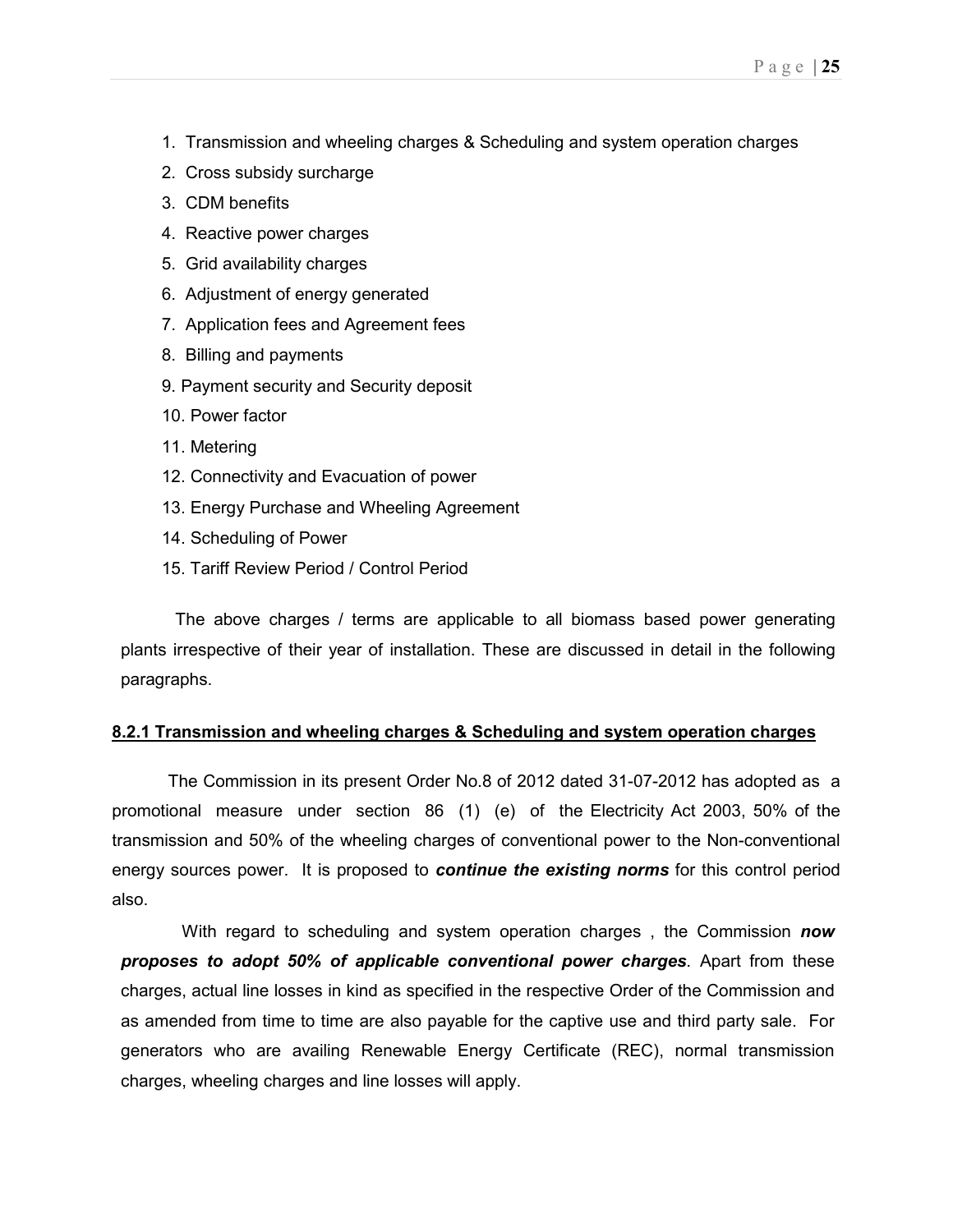## 8.2.2 Cross subsidy surcharge

The Commission in its present Order No.8 of 2012 dated 31-07-2012 as a promotional measure for renewable energy, adopted 50% of the applicable Cross Subsidy Surcharge for Biomass based Power Generating Projects.

It is proposed to continue the existing Cross Subsidy Surcharge rate of 50% during this control period also.

#### 8.2.3 CDM Benefits

The Commission in its present Order No.8 of 2012 dated 31-07-2012 has adopted the formula recommended by Forum of Regulator (FOR), which recommended that CDM benefits should be shared on gross basis starting from 100% to developers in the first year and thereafter reducing by 10% every year till the sharing becomes equal (50:50) between the developer and the consumer in the sixth year. Thereafter, the sharing of CDM benefits will remain equal till such time the benefits accrue.

It is proposed to **continue the existing norms** for CDM benefits and sharing of CDM benefits.

### 8.2.4 Reactive power charges

Commission decides to adopt the reactive power charges for biomass power plants as specified in its Order on Open Access charges issued from time to time.

#### 8.2.5. Grid availability charges

The charges for start up power of generators shall be as per Commission's Grid Connectivity and Intra-State Open Access Regulations, 2014 in force.

Similarly if adequate generation does not materialize or if drawal by the captive / third party consumer exceeds generation, the energy charges and demand charges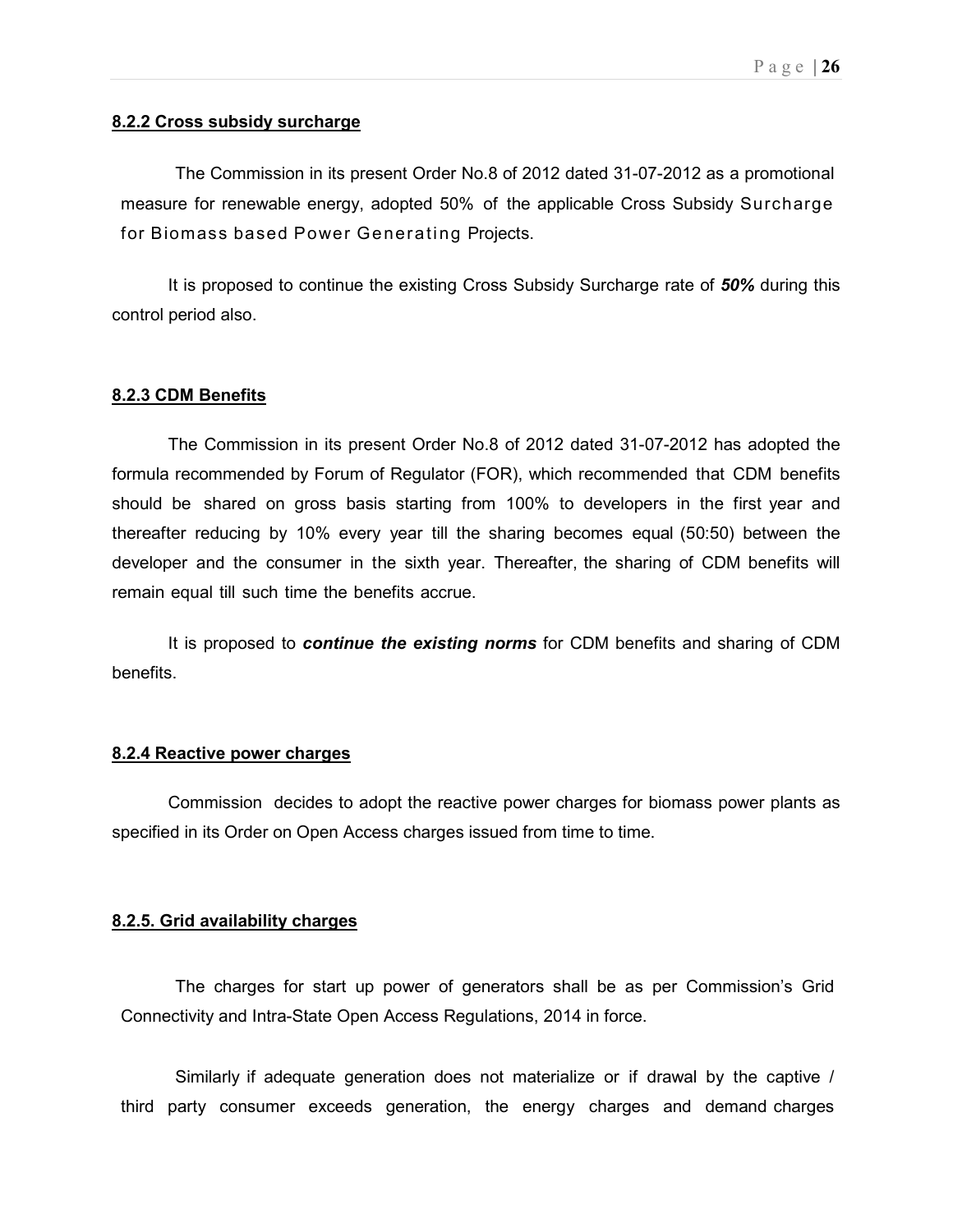shall be regulated as specified in the Commission's Grid Connectivity and Intra-State Open Access Regulations, 2014 in force.

#### 8.2.6 . Adjustment of generated energy

The Commission in its previous Order dated 31-07-2012 had ruled that the adjustment of generated energy would be as per Commission's Open Access Regulations and related orders in force.

The Commission proposes to continue with the existing procedure.

### 8.2.7. Application fees and agreement fees

The Commission in its previous Order dated 31-07-2012 had ruled that the application fees and agreement fees for the Energy Purchase and Energy Wheeling Agreements would be as specified in the Commission's Intra State Open Access Regulations 2005 and Fees and Fines Regulations 2004 in force. It also ruled that the fees for EPA would be collected by the licensee and passed on to the Commission. Whenever the Commission revises the above fees, the revised fees would be payable by the Biomass based Power Generators.

Whenever there is change in the usage of energy from Biomass based Power Generators or a change in the drawl point etc, there will be extra work to the licensee. Therefore, an additional fees equivalent to the application fees and agreement fees shall be leviable by the licensee on the generator.

The Commission proposes to **continue with the existing charges** applicable to this control period also.

#### 8.2.8. Billing and payments

The Commission in its present Order No.8 of 2012 dated 31-07-2012 adopted the following stand :

When a renewable energy generator sells power to the distribution licensee, the generator will raise a bill every month for the net energy sold after deducting the charges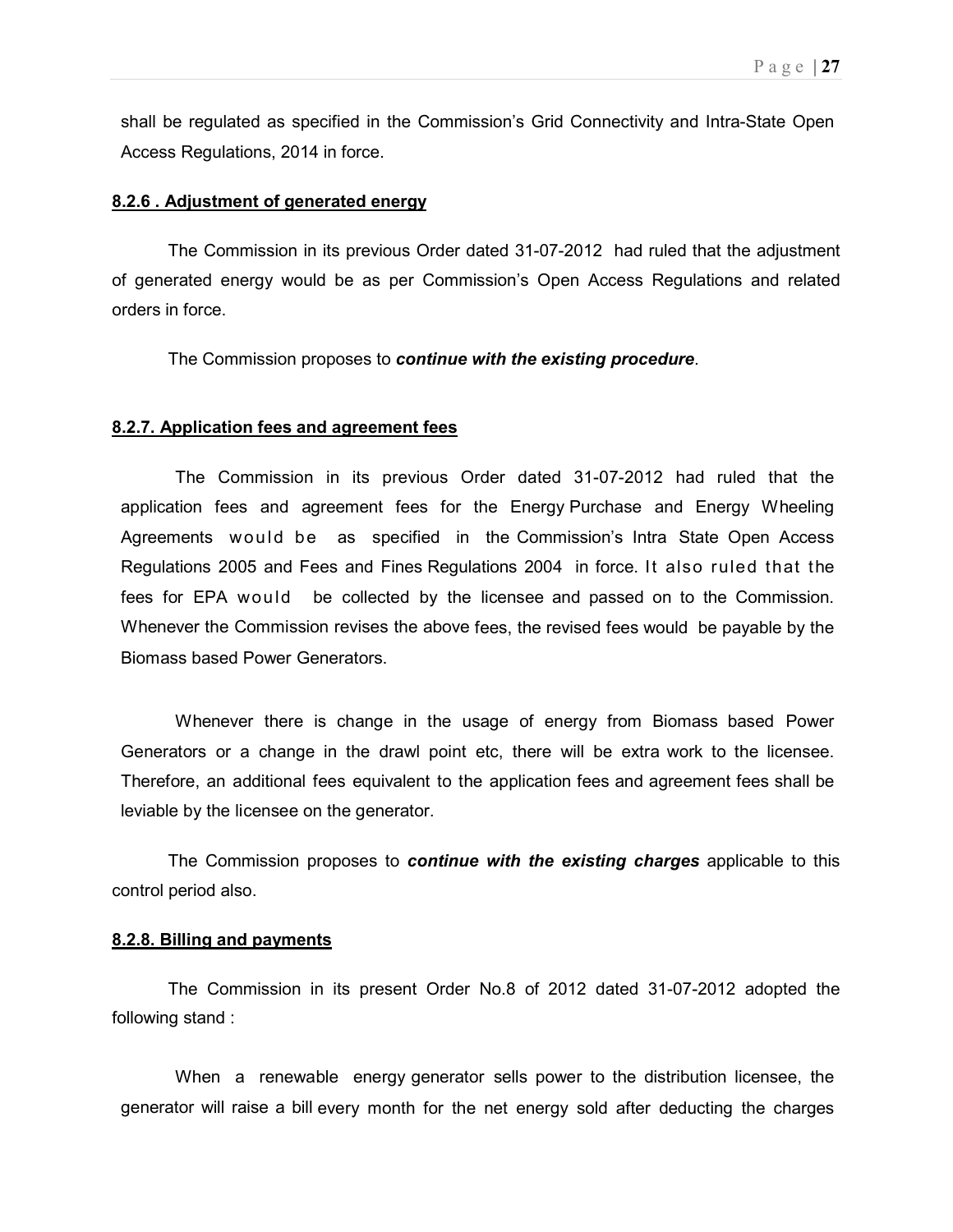for start up power and reactive power. As the interest at 13.2% had already been allowed for one month receivables in the working capital, the bill amount is due only after one month. Hence, if the distribution licensee makes the payment within a period of one month of presentation of bills by a generating company, a rebate of 1% shall be allowed. Any delayed payment beyond 30 days is liable for interest at the rate of 1% per month.

If a Biomass based generator utilizes the power for captive use or if he sells it to a third party, the distribution licensee shall raise the bill at the end of the month for the net energy supplied. The licensee should record the generation and consumption on the same day as far as possible. While preparing the bill, peak hour generation shall be adjusted against peak hour consumption. Off peak generation shall be adjusted against off peak consumption. Normal generation shall be adjusted against normal consumption. Excess consumption will be charged at the tariff applicable to the consumer as per the Regulations / Orders of the Commission in force. Appropriate Transmission and wheeling charges, scheduling and system operation charges and cross subsidy surcharge, wherever applicable, shall be recovered from the consumer. The net amount recoverable from the consumer shall be raised in the bill as per their normal billing schedule.

Peak, off-peak and normal hours shall be as defined in the Terms and Conditions for Determination of Tariff Regulation, 2005 as amended from time to time. Presently as per Clause 11 (2) of the Terms and Conditions for determination of Tariff Regulations, 2005 defines Peak hour as "the time between 0600 hrs and 0900 hrs and between 1800 hrs and 2100 hours." Clause 11 (3) of the Terms and Conditions for determination of Tariff Regulations, 2005 defines Off-peak hour as "the duration between 2200 hours and 0500 hrs. Balance hours are normal hours.

The Commission proposes to **continue with the existing procedure** to this control period also.

### 8.2.9. Payment security and security deposit

The Commission in the previous Order ruled that the interest  $@$  1% per month would be payable by the licensee for the delayed payment

In the same Order, the Commission had decided that the security deposit of the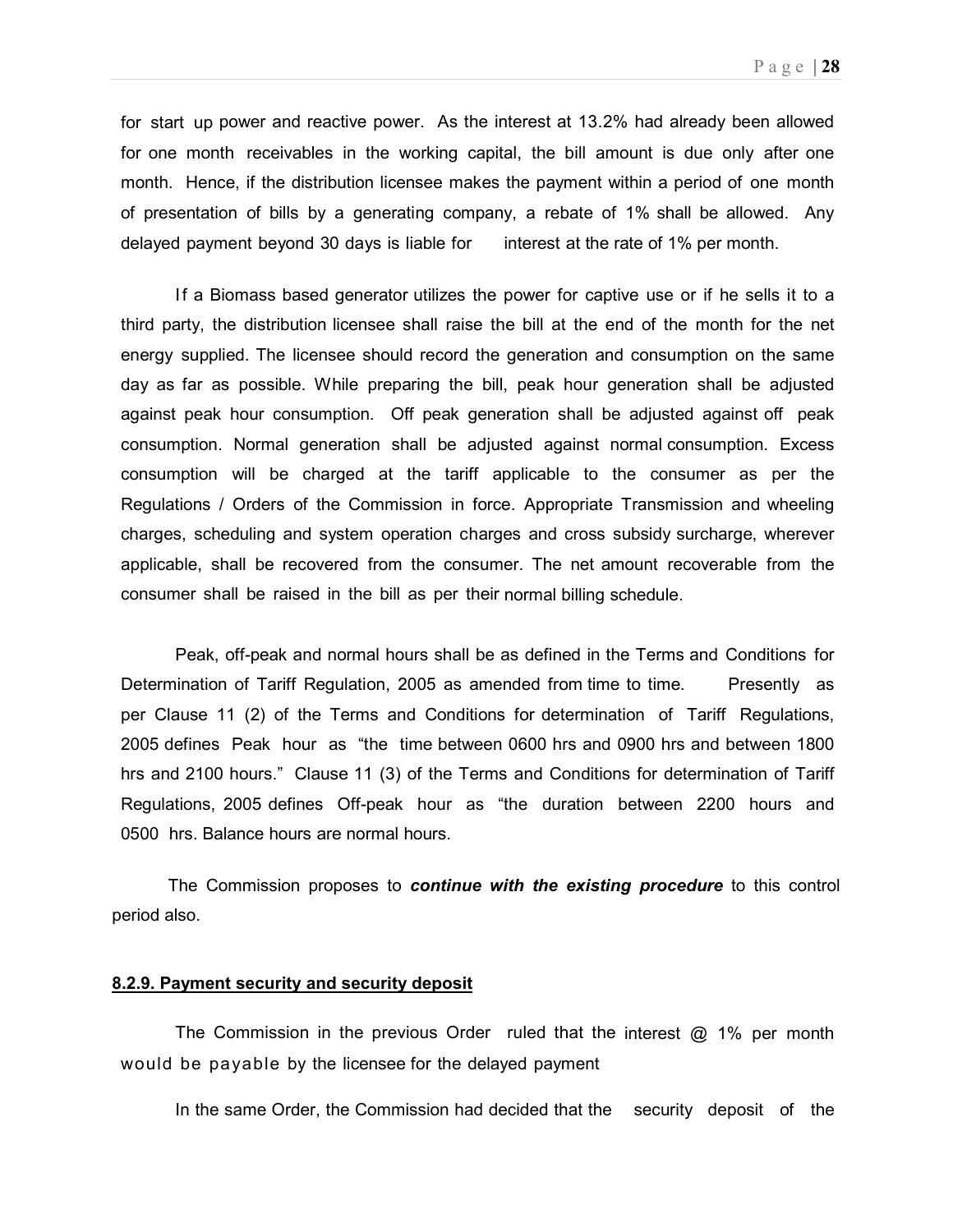consumer would be two times the maximum net energy supplied by the distribution licensee in any month in the preceding financial year

The Commission proposes to continue with the existing procedure to this control period also.

#### 8.2.10. Power factor

In the current Order dated 31-07-2012, the Commission ruled that as per the Retail Tariff Order in force, Power Factor disincentive is applicable to a consumer as a percentage of current consumption charges. The average power factor recorded by the meter shall be the reference for calculation of disincentive. On the same analogy, captive / third party consumers of Biomass Plants shall be liable for disincentive based on the average power factor recorded by the meter.

The Commission proposes to adopt the above procedure for this control period.

#### 8.2.11. Metering

The Commission in its present Order No.8 of 2012 dated 31-07-2012 ruled that metering and communication would be in accordance with the following:

- (1) Central Electricity Authority (Installation and Operation of Meters) Regulations 2006
- (2) Tamil Nadu Electricity Distribution Code 2004
- (3) Tamil Nadu Grid Code 2004
- (4) Tamil Nadu Electricity Intra State Open Access Regulations 2005

The Commission proposes to adopt the above procedure for this control period.

### 8.2.12 . Connectivity and Evacuation of energy

The Commission in its Tariff Order dated 31-07-2012 for Biomass had ruled that the connectivity and power evacuation system would be as provided as per the Act, Codes, Regulations and Orders in force.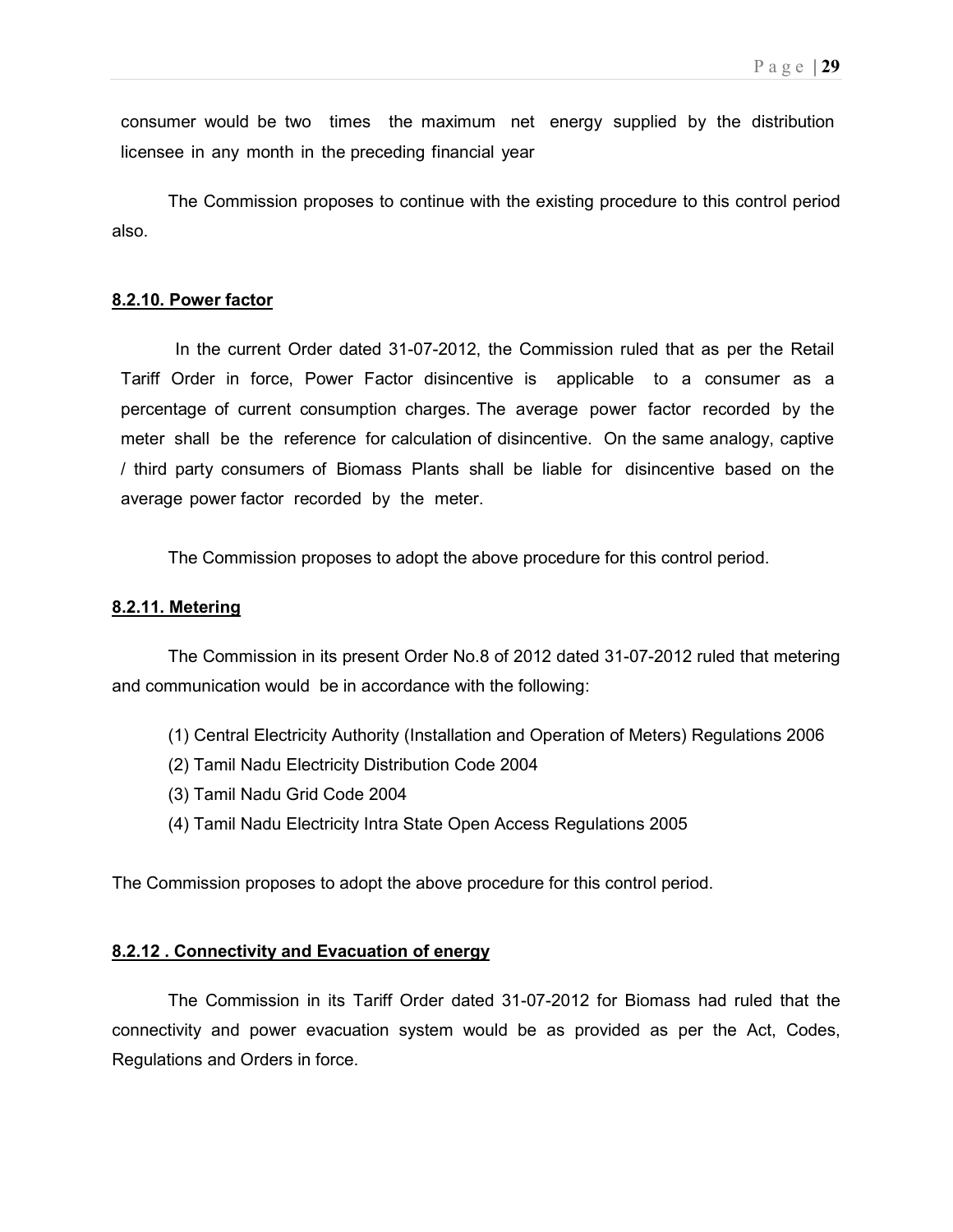`The Commission proposes to adopt the above procedure for this control period.

### 8.2.13. Energy purchase and wheeling agreement

The Commission in its Order No.8 of 2012 dated 31-07-2012, stated the format of the Energy Purchase Agreement (EPA) shall be evolved as specified in the Commission's New and Renewable Sources of Energy Regulation in force. The agreement shall be valid for a minimum period of 20 years and the distribution licensee shall execute the Energy Purchase Agreement within a month of receipt of application from the generator. The parties to the agreement shall be given the option of exiting in case of violation after serving a three months notice to the other party.

The Order also stated that the format of the Energy Wheeling Agreement (EWA) shall be evolved as specified in the Commission's New and Renewable Sources of Energy Regulation in force and that the period of agreement and other terms and conditions shall be as per the terms of Open Access Regulations issued by the Commission.

The Commission proposes to continue with the same procedure for this Order also.

### 8.2.14. Scheduling of power

The Commission in its previous Order of 31-07-2012 had d e c i d e d that the generator shall follow the scheduling procedure as specified in Indian Electricity Grid Code and Tamil Nadu Electricity Grid Code and other Regulations, Codes and Orders of the Commission.

The Commission proposes to continue with the same procedure for this Order also.

#### 8.2.15 Tariff Review Period / Control Period

 In the previous Order of 31-07-2012, based on the views of the majority of the stakeholders, the Commission had agreed for the continuance of 2 years as the control period and tariff period as 20 years.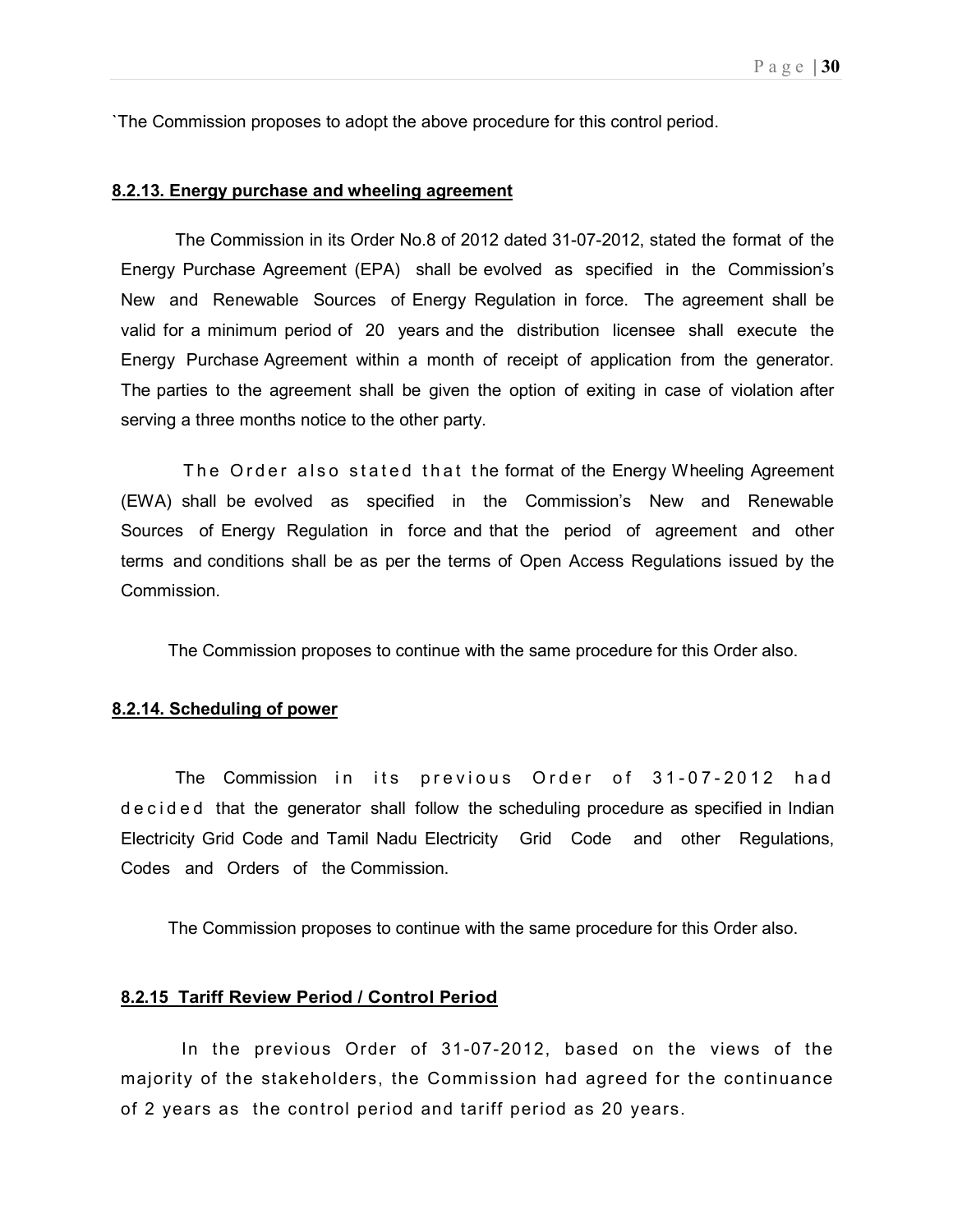Clause 6 of the Power Procurement from New and Renewable Sources of Energy Regulations, 2008 of the Commission also specifies that the tariff as determined by the Commission shall remain in force for such period as specified by the Commission in such tariff orders and the control period may ordinarily be two years. Hence, in continuation to the stand taken in the previous Order, the Commission decides that the control period of this Order shall a l s o be two years from the date of issuance of the Order and the tariff period is for 20 years.

## 9. Tariff

## 9.1 Orders of other Commissions on Tariff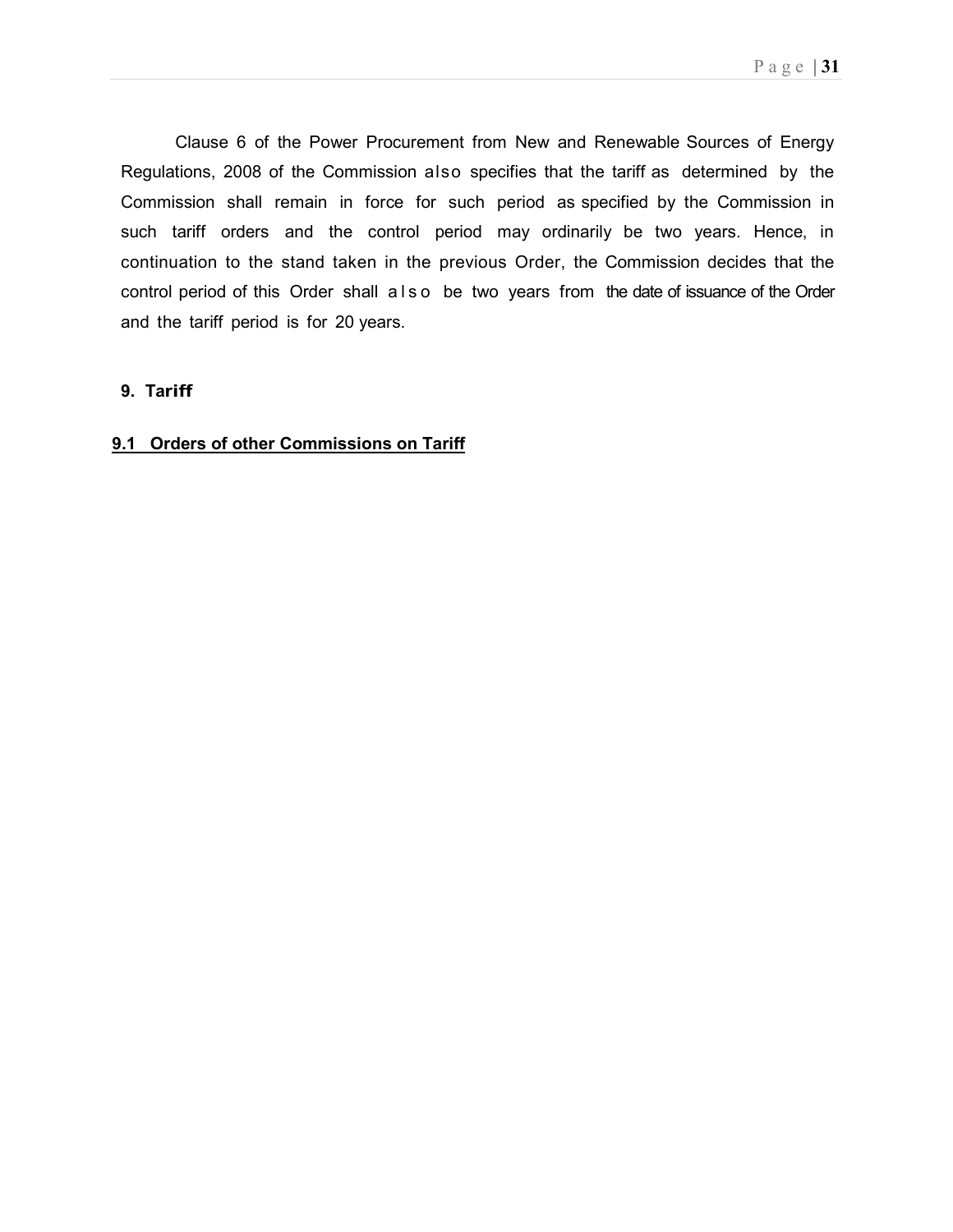| <b>CERC</b>                                                                                                                                                               | <b>ANDHRA</b>                                                                                                                                                                                                                                                                                                                                         | <b>RAJASTHAN</b><br><b>PRADESH</b>                                                                                                                                                                                                                                                                                                                                                                                                                                                                                                                                                  |                                                                                                                                                                                                                                                                                                                            | <b>MAHARASHT</b><br><b>RA</b>                                                                                                                   | <b>MADHYA</b><br><b>PRADESH</b>                                                                                                                                                            | <b>MNRE</b>                                                           | <b>GUJARAT</b>                                                                                                                                                                                                                                                                                                                                                                                                                                                                                                                               |
|---------------------------------------------------------------------------------------------------------------------------------------------------------------------------|-------------------------------------------------------------------------------------------------------------------------------------------------------------------------------------------------------------------------------------------------------------------------------------------------------------------------------------------------------|-------------------------------------------------------------------------------------------------------------------------------------------------------------------------------------------------------------------------------------------------------------------------------------------------------------------------------------------------------------------------------------------------------------------------------------------------------------------------------------------------------------------------------------------------------------------------------------|----------------------------------------------------------------------------------------------------------------------------------------------------------------------------------------------------------------------------------------------------------------------------------------------------------------------------|-------------------------------------------------------------------------------------------------------------------------------------------------|--------------------------------------------------------------------------------------------------------------------------------------------------------------------------------------------|-----------------------------------------------------------------------|----------------------------------------------------------------------------------------------------------------------------------------------------------------------------------------------------------------------------------------------------------------------------------------------------------------------------------------------------------------------------------------------------------------------------------------------------------------------------------------------------------------------------------------------|
| $15 - 05 -$<br>2014                                                                                                                                                       | 16-05-2014<br>$\boldsymbol{\alpha}$<br>22-06-2013                                                                                                                                                                                                                                                                                                     | Draft Order<br>27.5.14                                                                                                                                                                                                                                                                                                                                                                                                                                                                                                                                                              | <b>AKA</b><br>$11 - 12 -$<br>2009                                                                                                                                                                                                                                                                                          | 06-05-2014                                                                                                                                      | 02-03-2012                                                                                                                                                                                 | Website                                                               | 30-09-2013<br>(corrigendum                                                                                                                                                                                                                                                                                                                                                                                                                                                                                                                   |
|                                                                                                                                                                           |                                                                                                                                                                                                                                                                                                                                                       |                                                                                                                                                                                                                                                                                                                                                                                                                                                                                                                                                                                     |                                                                                                                                                                                                                                                                                                                            |                                                                                                                                                 |                                                                                                                                                                                            |                                                                       | order<br>to<br>08-08-<br>dated<br>2013)                                                                                                                                                                                                                                                                                                                                                                                                                                                                                                      |
| Variable<br>cost for<br>FY<br>2014-15<br><b>Rs</b><br>4.12/unit<br>Levellize<br>d tariff :<br><b>Rs</b><br>2.90/unit<br>Applicab<br>le tariff :<br><b>Rs</b><br>7.02/unit | As per Order<br>$16-05-$<br>dated<br>2014 : Variable<br>for FY<br>cost<br>2014-15 : Rs<br>4.28/unit<br>As per Order<br>$22-06-$<br>dated<br>2013<br>$\sim 10^{-1}$<br>Fixed<br>varies<br>cost<br>from Rs 1.23/<br>unit<br>to<br><b>Rs</b><br>1.77/unit<br>depending<br>on<br>the year<br>of I<br>commencement<br>since<br>commencement<br>of the unit | For<br>plants<br>commenced<br>during 2014-<br>15<br>a)<br><b>Water</b><br>cooled:<br>Variable cost<br>: Rs 3.48/unit<br>Levellized<br>tariff<br>$\sim 10^{-1}$<br>Rs<br>$2.63$ /unit<br>Applicable<br>tariff<br>$\sim 100$<br><b>Rs</b><br>6.11/unit<br>Higher<br>depreciation :<br><b>Rs 0.21/unit</b><br>Net tariff: Rs<br>5.90/unit<br>b) Air cooled:<br>Variable cost<br>: Rs 3.76/unit<br>Levellised<br>Rs<br>tariff<br>$\sim 200$<br>2.86/unit<br>Applicable<br>tariff :<br>Rs<br>6.62/unit<br>Higher<br>depreciation :<br><b>Rs 0.23/unit</b><br>Net tariff: Rs<br>6.39/unit | Year wise<br>tariff<br>approved<br>$1st$ year :<br><b>Rs</b><br>3.66/unit<br>$2^{nd}$ year :<br>Rs<br>3.69/unit<br>3rd year:<br><b>Rs</b><br>3.72/unit<br>4th year:<br><b>Rs</b><br>3.77/unit<br>5th year:<br>Rs<br>3.81/unit<br>6th year :<br><b>Rs</b><br>3.86/unit<br>Until 10 <sup>th</sup><br>year at Rs<br>4.13/unit | Levellised tariff<br>(variable): Rs<br>3.88/unit<br>Levellised tariff<br>$($ fixed) : Rs<br>$2.24$ /unit<br>Levellised tariff<br>: Rs 6.12/unit | For<br>plants<br>commissioned<br>during<br>FY<br>2013-14<br>$1st$ year : Rs<br>5.64/unit<br>$2^{nd}$ year : Rs<br>5.32/unit<br>Until 20 <sup>th</sup> year<br><b>Rs</b><br>at<br>9.88/unit | Cost<br>0f<br>generatio<br>n:<br>Rs<br>3.50<br>to<br>Rs 4.00/<br>unit | <b>Water</b><br>a)<br>cooled<br><b>Tariff</b><br>(i)<br>AD<br>without<br>benefit:<br>Variable cost:<br><b>Rs 3.55/unit</b><br>Levellised tariff<br>: Rs 1.77/unit<br>ii) Tariff with<br>AD benefit:<br>Variable cost:<br><b>Rs 3.55/unit</b><br>Levellised tariff<br>: Rs 1.49/unit<br>b) Air cooled:<br>i) Tariff without<br>AD benefit:<br>Variable cost:<br><b>Rs 3.69/unit</b><br>Levellised tariff<br>: Rs 1.89/unit<br>ii) Tariff with<br>AD benefit:<br>Variable cost :<br><b>Rs 3.69/unit</b><br>Levellised tariff<br>: Rs 1.58/unit |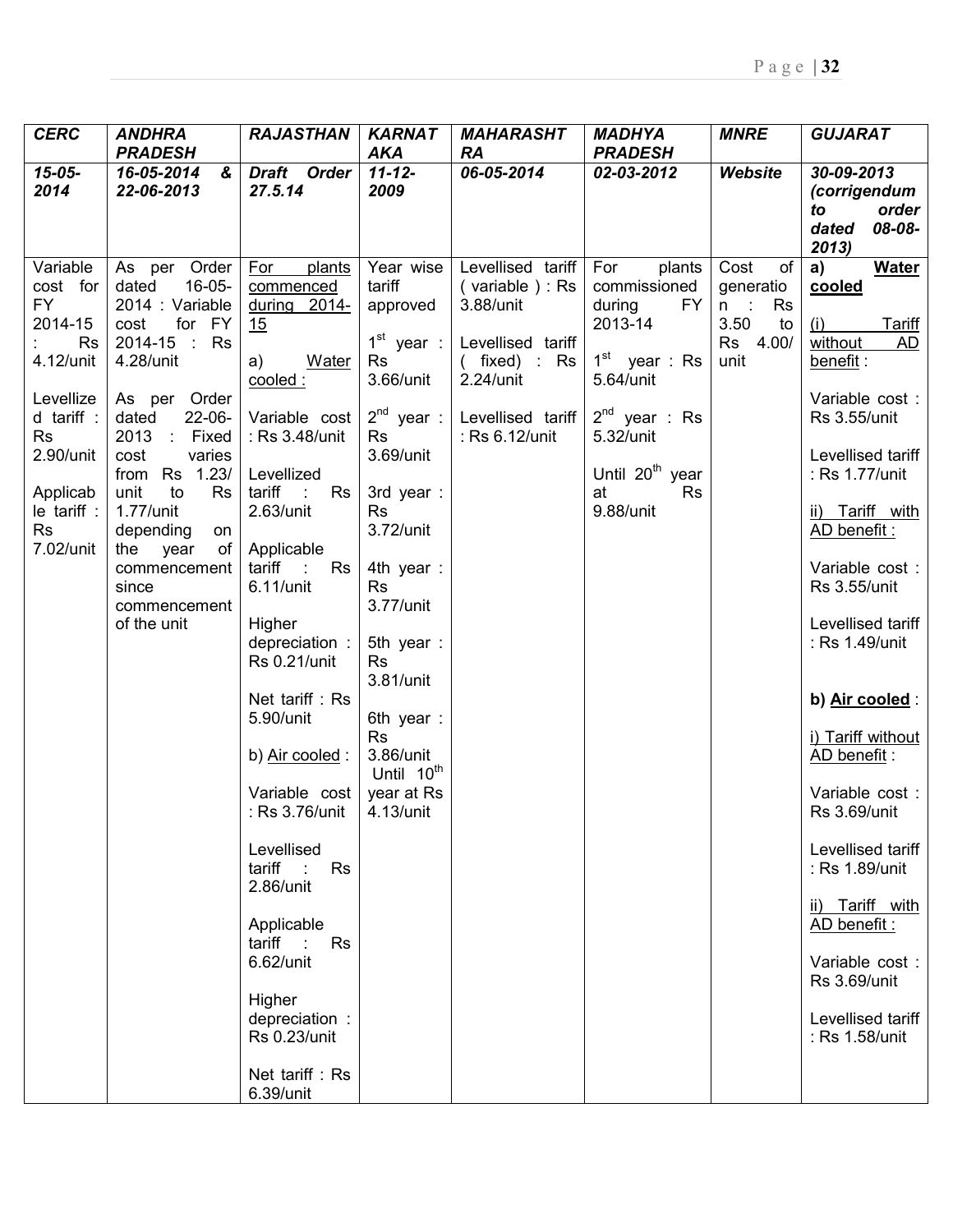9.2. With the adoption of above financial and operational parameters the tariff rate for the new plants works out as follows:

### 9.2.1. Fixed costs

| Year | <b>FCC</b> | Year | <b>FCC</b> |
|------|------------|------|------------|
|      | 1.86       | 11   | 1.55       |
|      | 1.89       | 12   | 1.52       |
| 3    | 1.84       | 13   | 1.57       |
|      | 1.80       | 14   | 1.61       |
| 5    | 1.76       | 15   | 1.66       |
| 6    | 1.72       | 16   | 1.71       |
|      | 1.68       | 17   | 1.76       |
| 8    | 1.65       | 18   | 1.82       |
| g    | 1.61       | 19   | 1.88       |
| 10   | 1.58       | 20   | 1.94       |

(Amount in Rs./unit)

### 9.2.2. Variable Costs

9.2.2.1 The variable cost for the financial year 2014-15 will be Rs.3.61 per unit and for the financial year 2015-16 will be Rs. 3.79 per unit.

9.2.2.2. The fixed capacity charges will be applicable with reference to the date of commissioning of the plant and the variable cost will be applicable with reference to the financial year. The Fixed capacity charges specified above will be continued to be applicable to the entire agreement period of 20 years.

9.2.2.3. The fixed charges specified in this Order will be applicable to the plants commissioned on or after the date of issuance of the Order and the variable cost specified in this Order will apply to all plants commissioned on or after 15-05-2006.

#### 9.2.3 Total Cost

9.2.3.1 As the control period of the Order is two years, the total cost inclusive of fixed and variable charges for the 1<sup>st</sup> year is Rs 5.47/unit and for the  $2^{nd}$  year is Rs 5.67/unit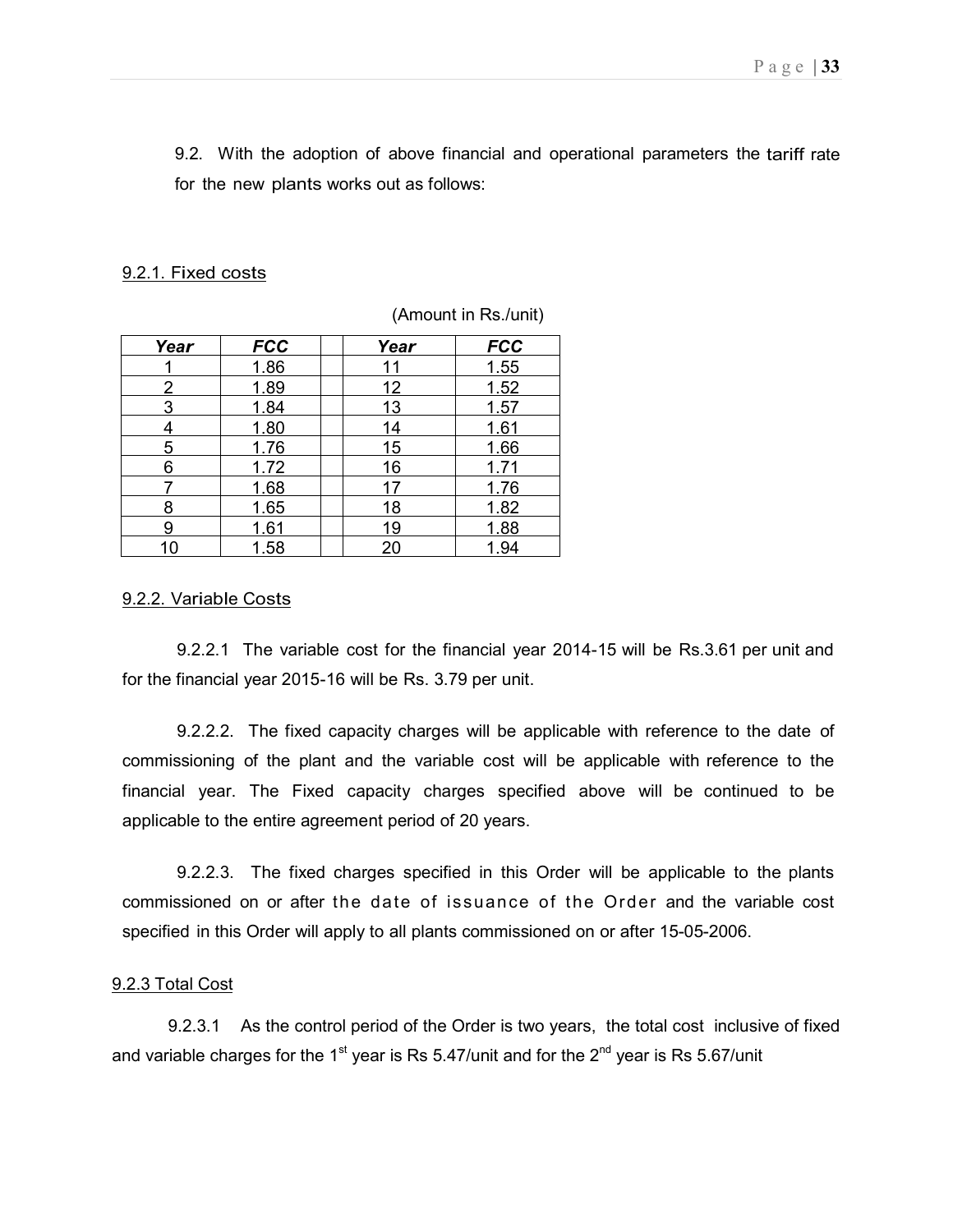### 10. Tariff for the plants commissioned before 15-05-2006

10.1. Chief Engineer, NCES, TANGEDCO filed P.P.A.P. No. 3/2011 with a prayer to fix the tariff applicable to Bagasse based co-generation power plants and Biomass based power plants and biomass plants commissioned before 15-05-2006 and PPA entered before 15-05-2006 for the period from 01-04-2010. The petition was heard by the Commission on 11-07-2011 and TANGEDCO was directed to file separate petition for Bagasse based co-generation power plants and biomass based power plants individually. The Commission further directed the Bagasse based co-generators and Biomass based power producers and TANGEDCO to file their views / comments before 31-07-2011. Accordingly, the TANGEDCO filed a petition for Biomass based power plants in P.P.A.P. No. 9 of 2011.

 10.2 As the data relating to the financial parameters were not furnished either by TANGEDCO or by the respective Biomass plants, it was proposed to determine the tariff for the plants commissioned prior to 15-05-2006 in a separate petition – PPAP No 9 of 2012 after separate hearing

10.3. Accordingly, the Commission has heard the concerned parties and reserved the judgment.

### (By Order of the Commission)

 (-Sd/-) **Secretary** Tamil Nadu Electricity Regulatory Commission